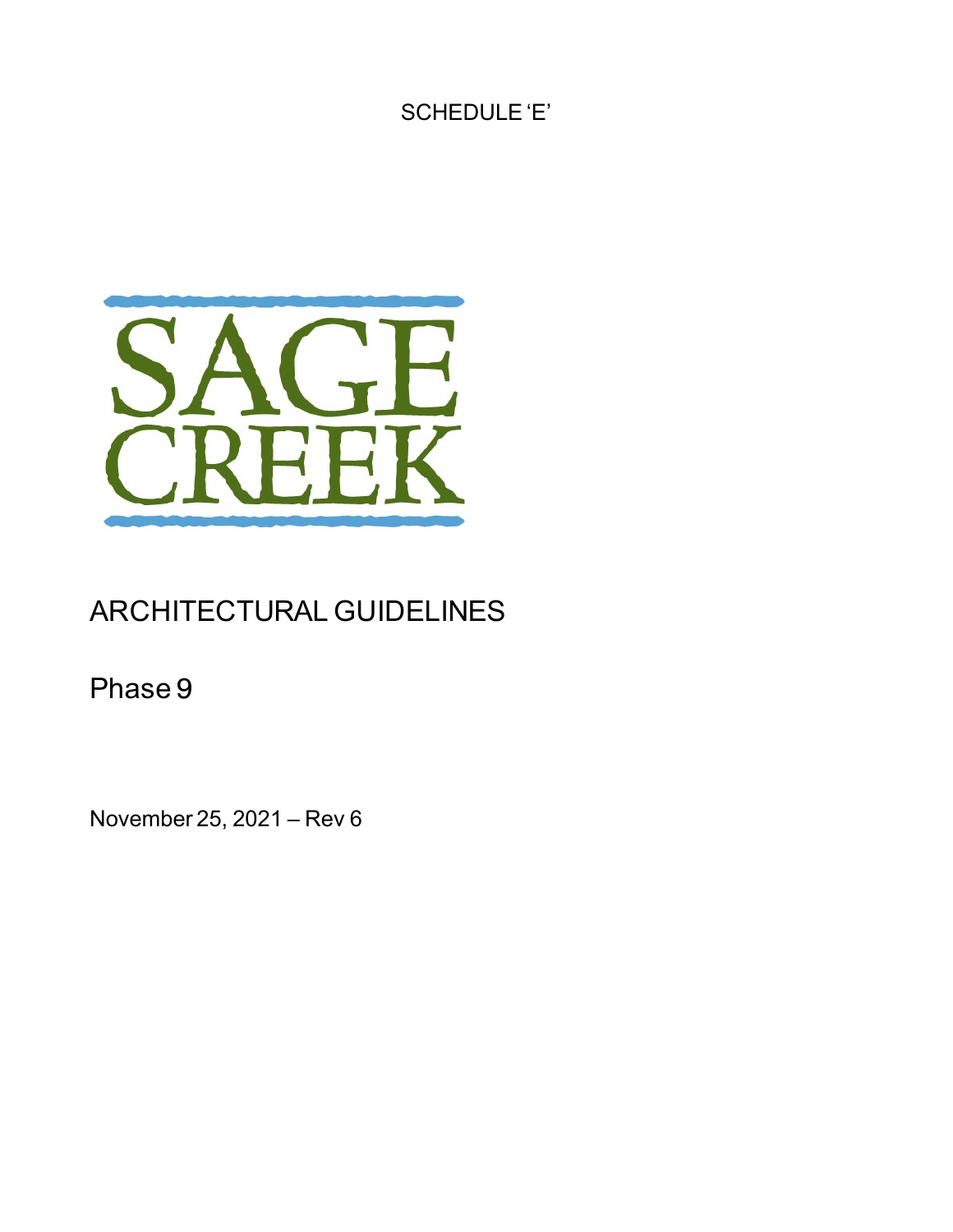# Phase 9 Street List

The following streets are located within Phase 9 of Sage Creek:

Birdsong Lane Hummingbird Cove Lloyd McKinnon Way Lyric Lane Raven Road Robert Bockstael Drive Siskin Bay Snowy Owl Crescent Stoneknife Crescent Tanager Trail Trapper Lane Yellow Moon Crescent

The design of all houses to be located on the above noted streets will be mandated by the Phase 9 Guidelines.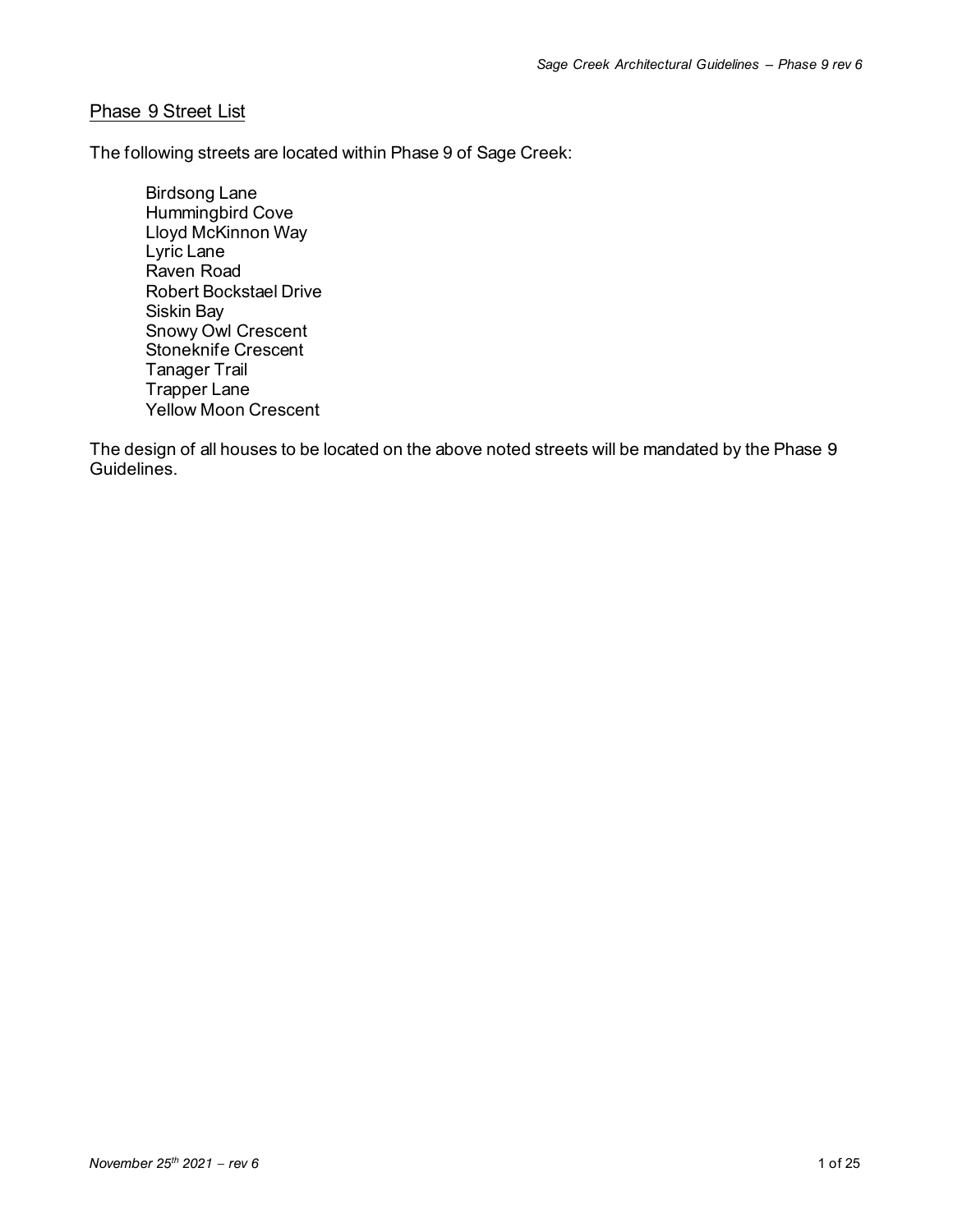# **SAGE CREEK GUIDELINES**

- 1. Introduction
	- 1.1 Guidelines Objective<br>1.2 Vision and Goals
	- Vision and Goals
- 2. General Design Guidelines
	- 2.1 Architectural Theme
	- 2.2 Design Requirements
- 3. House Design Guidelines
	-
	- 3.1 Street Rhythm<br>3.2 Product Mix 3.2 Product Mix
	- 3.3 Minimum House Size<br>3.4 Setbacks
	- 3.4 Setbacks<br>3.5 Visual Bul
	- 3.5 Visual Bulk and Massing<br>3.6 Entry
	- 3.6 Entry<br>3.7 Front
	- 3.7 Front Porch<br>3.8 Garages
	- 3.8 Garages
	- 3.9 Decks
	- 3.10 Roofs<br>3.11 Firepla
	- 3.11 Fireplace and Furnace Chimneys<br>3.12 Exterior Materials and Colours
	- 3.12 Exterior Materials and Colours<br>3.13 Signature Lots
	- 3.13 Signature Lots<br>3.14 Driveway, Drive
	- Driveway, Driveway Approaches
	- 3.15 Grading
- 4. House Types Summary
	- 4.1 Rear Garage Lane<br>4.2 Front Attached Gara
	- 4.2 Front Attached Garage Regular
	- 4.3 Front Attached Garage Custom/Luxury
	- 4.4 Front Attached Garage Wetland Walkout Lower Level
	- 4.5 Front Attached Garage Park Walkout Lower Level<br>4.6 Custom Rear Lane
	- 4.6 Custom Rear Lane<br>4.7 Front Attached Gar
	- 4.7 Front Attached Garage Duplex
- 5. Fencing
- 6. Public Lane
- 7. Landscape Design
	- 7.1 Plant Material<br>7.2 Boulevard Spe
	- 7.2 Boulevard Specifications<br>7.3 Special Requirements for
	- Special Requirements for Lots Adjacent to Wetlands
- 8. Restrictions during Construction
- 9. Plan Approval Process
- 10. Guideline Revisions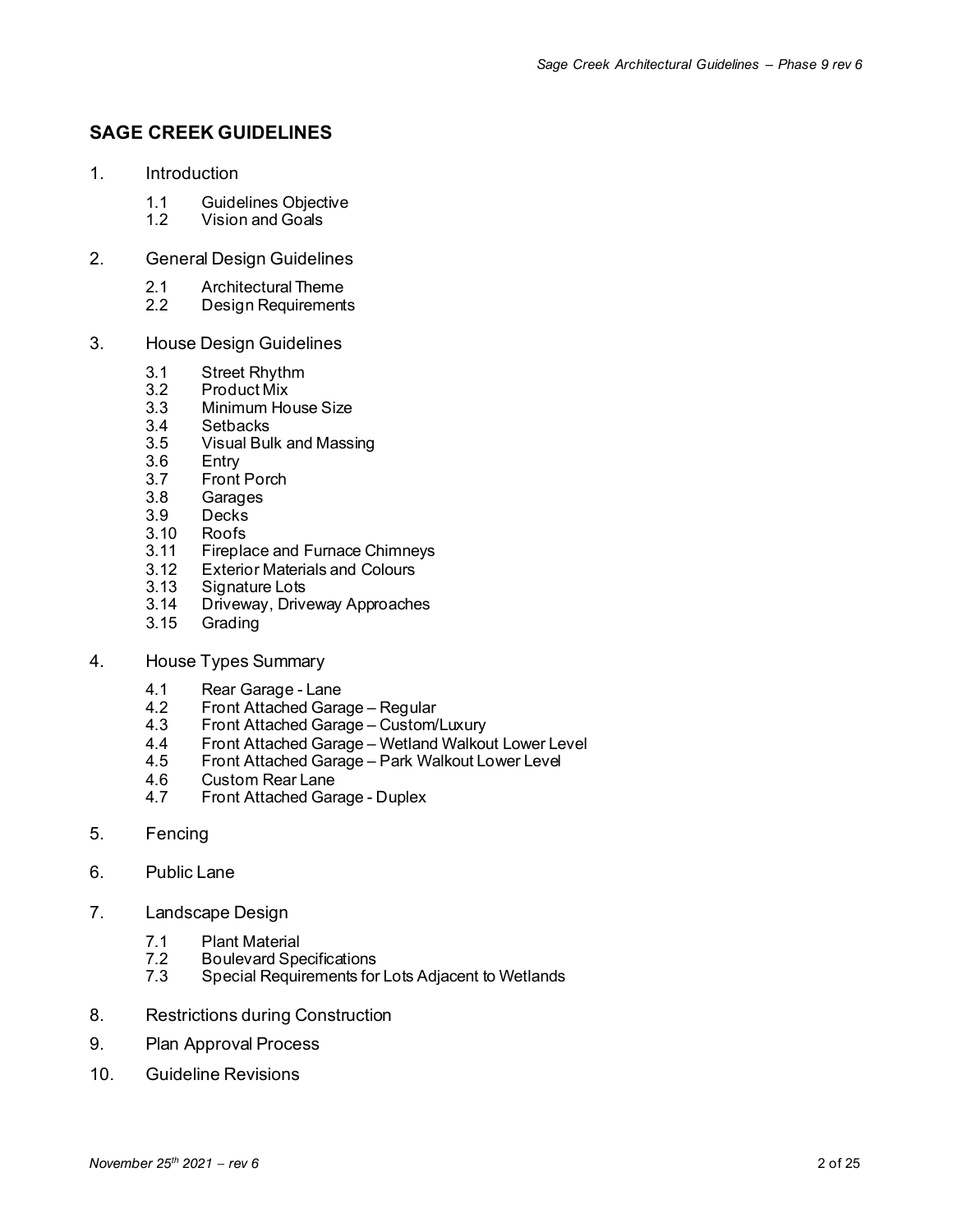# **1. INTRODUCTION**

# 1.1 *Guidelines Objective*

The objective of architectural guidelines in Sage Creek is to achieve a well-co-ordinated, attractive community and to ensure high standards of exterior design and materials are used throughout the community, including all aspects of site development, landscaping, fencing and finishes.

The Developer will verify satisfactory compliance to these guidelines and has the authority to reject unsatisfactory housing proposals or recommend changes required to meet the intent of the architectural guidelines.

# 1.2 *Vision and Goals*

Sage Creek will embody the juxtaposition of prairie meadow against manicured streetscape creating a unique Winnipeg suburban community, "where neighbours have the opportunity to meet other residents at the local stores, while walking along the many pathways and trails located along naturalized wetlands, or simply converging at the many public places including schools, recreational facilities and civic facilities." (South St. Boniface Area Structure Plan By-law No. 158/2005)

- 1.2.1 Strong Identity to create a viable and cohesive community with a distinct identity.
- 1.2.2 Neighbourhood Focus to encourage a sense of neighbourhood and provide a focal point for transit access and social interaction.
- 1.2.3 Housing Diversity to accommodate a diversity of housing types ranging from apartments and townhouses, to distinctively fashioned single residences - to meet the needs of varying income groups and lifestyles, thus providing the opportunity for residents to remain within the community as their lifestyle choices change.
- 1.2.4 Naturalized Parkland comprised of an extensive trail system that connects the various neighbourhoods, at the heart of which are four naturalized parkland/wetland ribbons extending to the four corners of the overall Sage Creek community.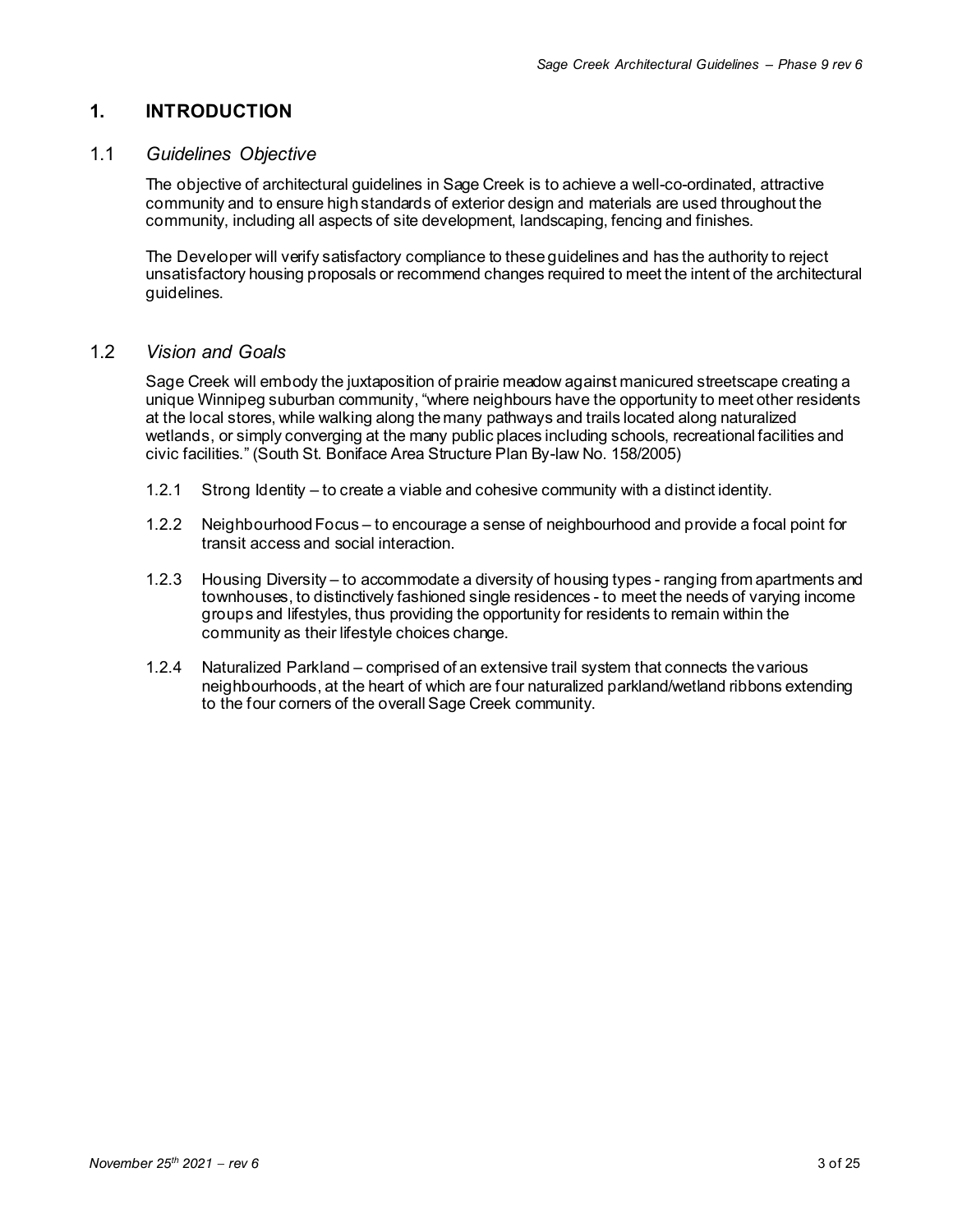# **2. GENERAL DESIGN GUIDELINES**

# 2.1 *Architectural Theme*

The overall architectural theme is harmonious diversity. A variety of housing types, sizes, and styles will be encouraged while at the same time fitting together so as to create a unified overall picture.

The South St. Boniface Area Structure Plan states, "The purpose of the Residential Area is to provide for a range of low to medium density residential development. Single family residential uses shall be the predominant use of the land within the Residential Area. However alternative housing forms, institutional uses, recreational uses, public uses, and local commercial sites may be allowed within the Residential Area where determined to be compatible and appropriate."

There will be an emphasis on "opportunities for distinct neighbourhoods that comprise unifying elements to create a cohesive community."

# 2.2 *Design Requirements*

Guidelines pertaining to each phase of Sage Creek will outline in more detail the specific development requirements for streets within that phase. However, there are several details that require special attention with regard to the entire Sage Creek development:

- 2.2.1 Builders are encouraged to bring new, innovative ideas to the table to consistently deliver ongoing diversity in the community.
- 2.2.2 The placement of the dwelling on the lot to ensure proper utilization of the land and compatibility with surrounding units.
- 2.2.3 Co-ordination of adjacent homes to avoid sharp contrasts between style, siting or size which would adversely affect any unit.
- 2.2.4 An effective variation of product to provide harmony and interest to the streetscape.
- 2.2.5 Compatibility of lot grading and drainage requirements within the lot and in relationship to adjacent land. Details of how this can be achieved are given in greater detail in the following sections.
- 2.2.6 It is the responsibility of all builders to comply with all statutory regulations, City By-laws, Restrictive Covenants and other legal obligations that may be appropriate to the construction of houses on these lands.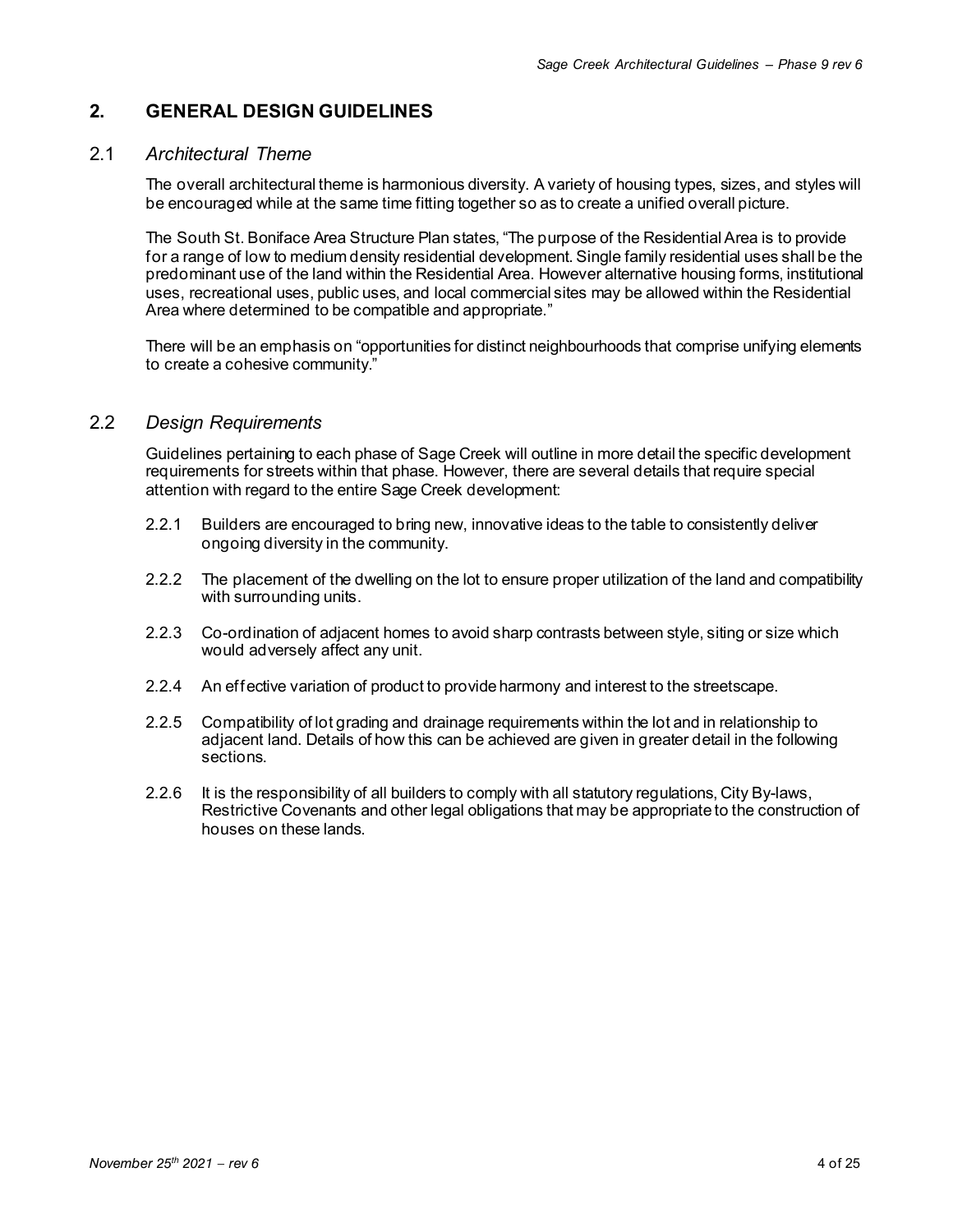# **3. HOUSE DESIGN GUIDELINES**

The following house design guidelines pertain to all houses to be constructed in Phase 9 of Sage Creek. **Specific requirements for each house type, beyond the following general requirements, will be noted in section** *4. House Types Summary***.**

# 3.1 *Street Rhythm*

The overall rhythm and harmony of the streetscape will be determined by the mix of house types along the street. In order to develop an interesting streetscape a variety of shapes, styles and materials will be encouraged. Historical precedents for housing could be considered. Their details, roof lines and materials would then be respected in the modern interpretation. Rooflines shall be examined collectively during the approval process to guard against conspicuous patterns.

# 3.2 *Product Mix*

#### 3.2.1 For Front Attached Garage – Regular Lots:

Minimum of Four (4) houses shall separate similar house elevations (identical footprints), and identical colours and styles; minimum of Five (5) houses shall separate identical house models. This also applies to houses across the street and at opposite corners.

#### 3.2.2 For Front Attached Garage – Luxury / Walkout Lower Level Lots:

Minimum of Four (4) houses shall separate similar house elevations (identical footprints), and identical colours and styles; minimum of Six (6) houses shall separate identical house models. This also applies to houses across the street and at opposite corners

#### 3.2.3 For Cul-de-Sac Lots:

The product separation for houses located on the bulb of a cul-de-sac will be all houses on the cul-de-sac bulb. A cul-de-sac is naturally a somewhat private area with full visibility from, and to, every house within it. This full visibility necessitates variety amongst all of the houses. Repetition of house elevations is not permitted due to diagonal sight lines and proximity of houses within the cul-de-sac.

#### 3.3.4 For Rear Garage Specialty Lane Lots:

Product separation will be determined on a block-by-block basis.

3.3.5 For Front Drive Duplex Lots:

Each side of the duplex unit must be a different floorplan and incorporate its own roofline. A minimum of three (3) duplex buildings shall separate similar footprints and a minimum of five (5) duplex buildings shall separate identical buildings.

In the interest of promoting colour variety within the development, the comparison of colours and materials of identical or very similar house models may extend beyond the product separation guidelines noted above. Builders will be notified of these instances during the architectural approval process.

Exterior design variation is encouraged to prevent repetitive or monotonous streetscapes.

Houses of similar appearance by the same builder, and adjacent product by other builders will be limited in their placement along the street.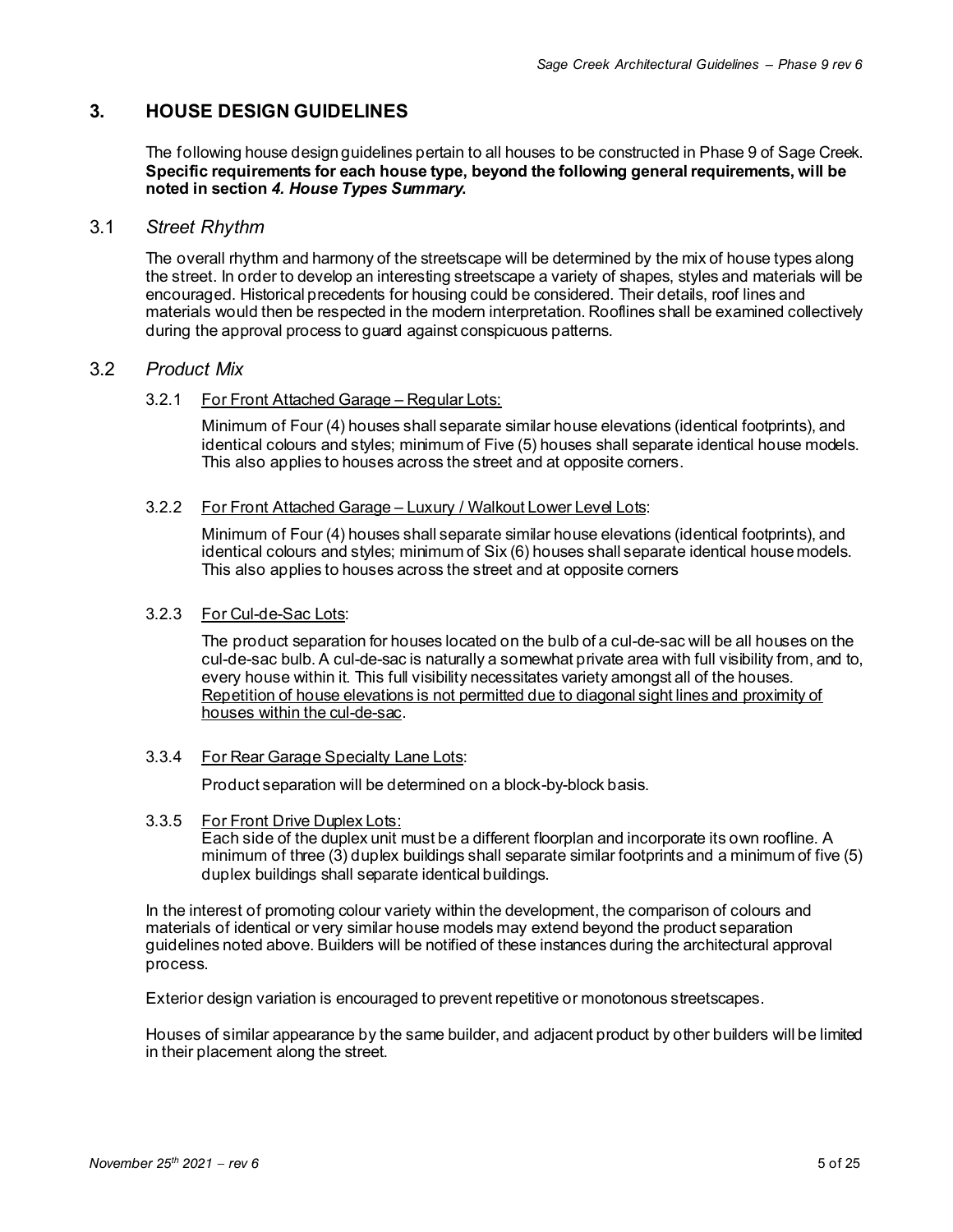# 3.3 *Minimum House Size*

Each house type is to be of the minimum square footage noted in section *4. House Types Summary*. The house width must be at least 75 percent of the allocated buildable lot width. Where the minimum house width conflicts with the maximum side yard setback requirement, the maximum side yard setback requirement shall take precedence.

# *3.4 Setbacks*

- The Developer reserves the right to adjust the front setback in order to maintain the best possible location relative to the immediately neighbouring houses on a case-by-case basis. The alignment of paired front entries shall take precedence over the alignment of paired front garages. The placement of a house on a lot shall be reviewed such that the view from front windows and entrance is not unreasonably obscured by a neighbouring house. This may result in a front setback greater or less than the minimum required. Houses should be staked out by a qualified surveyor prior to construction. Variances will not be granted by the Developer due to incorrect positioning of the foundation.
- 3.4.1 Side yard setbacks 4ft minimum, 6ft maximum.
- 3.4.2 Front yard setbacks 20ft.
- 3.4.3 Rear yard setbacks 25ft
- 3.4.4 Rear yard setbacks of 50ft backing the Perimeter.<br>3.4.5 Rear vards of 80.2 ft backing the wetland: 60ft to a
- 3.4.5 Rear yards of 80.2 ft backing the wetland; 60ft to an accessory structure or deck.
- Rear yards backing the Park trail are subject to the standard 25 ft. rear yard setback and will require individual variance requests at time of permit.
- 3.4.7 Duplex units shall incorporate a no build zone for 6.25ft side yard within the front 20ft of the lot. Porches and sidewalk piles will not be permitted within this zone.

# 3.5 *Visual Bulk and Massing*

The architectural relationships of mass, form and detail in terms of proportion, rhythm, harmony and balance will be assessed under these guidelines. All homes should be well proportioned, with the placement of windows, doors and other elevation features complementing the proportions of the walls and overall façade on which they occur.

- 3.5.1 Large gable ends facing onto the street are to be treated with a vent or some other design detail to avoid unfinished "blank" looking elevations. Builders are encouraged to incorporate details of the front elevation onto other elevations of the home which have little or no windows or elevation relief so as to, once again, avoid large unfinished blank looking facades.
- 3.5.2 For homes with a second storey in which the garage is not recessed behind the front entry:
	- 3.5.2.1 The portion of second floor located above the garage must not cover more than half the depth of the garage as measured from the front wall of the house (e.g. if the garage projects 12ft beyond the front wall of the house the second floor above shall project maximum 6ft from the front wall of the house).
	- 3.5.2.2 All second storey floor areas located above the garage shall not comprise more than 30 percent of the second storey floor area, and shall incorporate a break in the two-storey wall by both a significant change in vertical plane and roofing to avoid a large tall, monolithic mass, especially on the front entry side of the garage.
- 3.5.3 The garage shall not extend more than Four (4) feet beyond the width of the main body of the house. The intent is to minimize the imbalance often seen between the non-garage side of the main floor and an extra wide garage utilized to meet the minimum house width requirements. The proportion of front garage width to front entry/house width should be as equal as possible.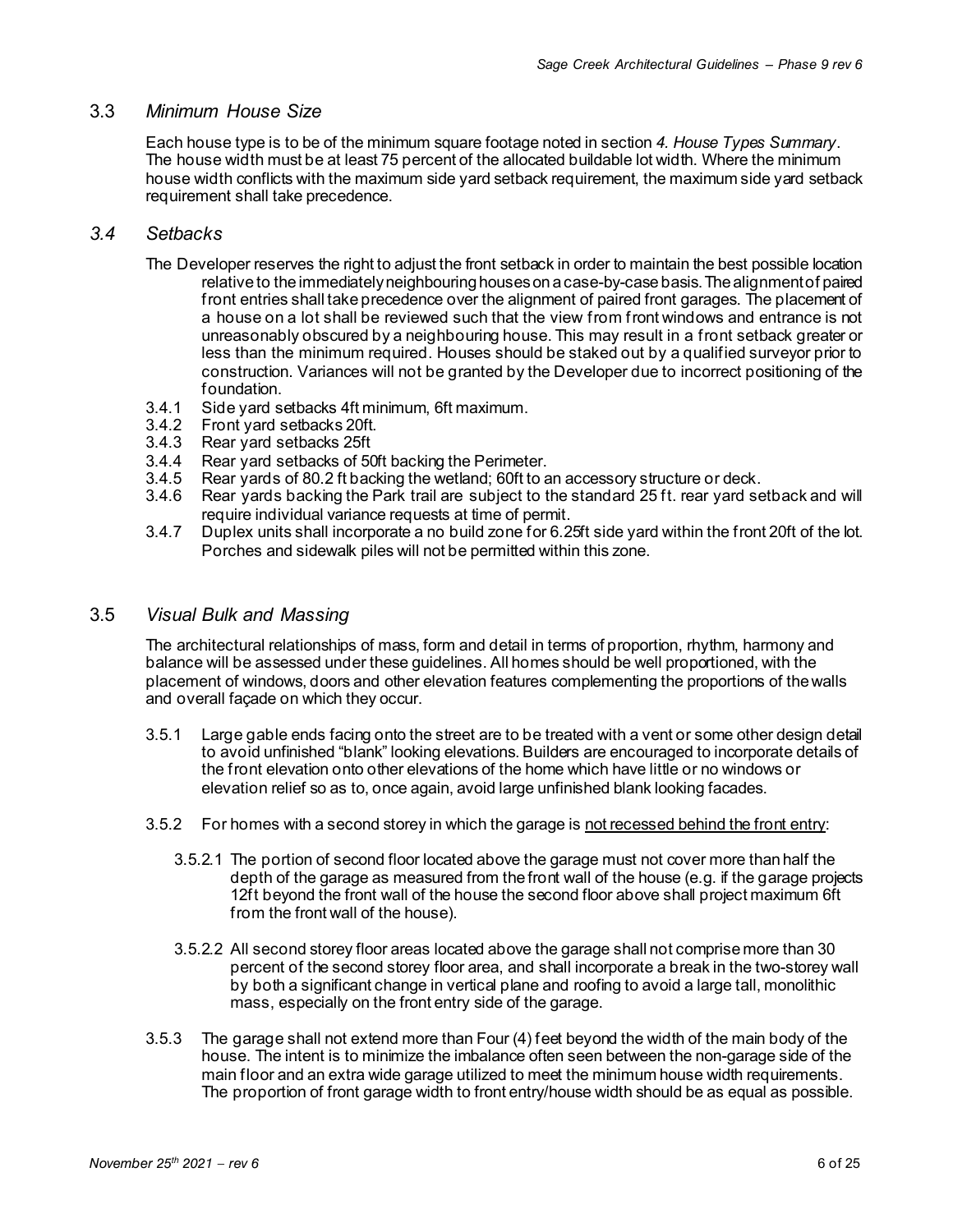- 3.5.4 For designated Bonus-Room-Over-Garage homes:
	- 3.5.4.1 The most exterior front wall of the portion of second storey over the garage must be set back at least Five (5) feet from the front of a standard 20ft long garage that projects out in front of the house. Further, the setback distance of the second storey over the garage shall increase proportionately to the increase in the standard garage length (e.g. a front bonusroom setback of 7ft for a 22ft long garage or 10ft for a 25ft long garage).
	- 3.5.4.2 The house shall incorporate a break in the two-storey wall created by the bonus-room over the garage by both a significant change in vertical plane and roofing to avoid a large tall, monolithic mass, especially on the front entry side of the garage.
- 3.6 Large amounts of parging are discouraged for all houses.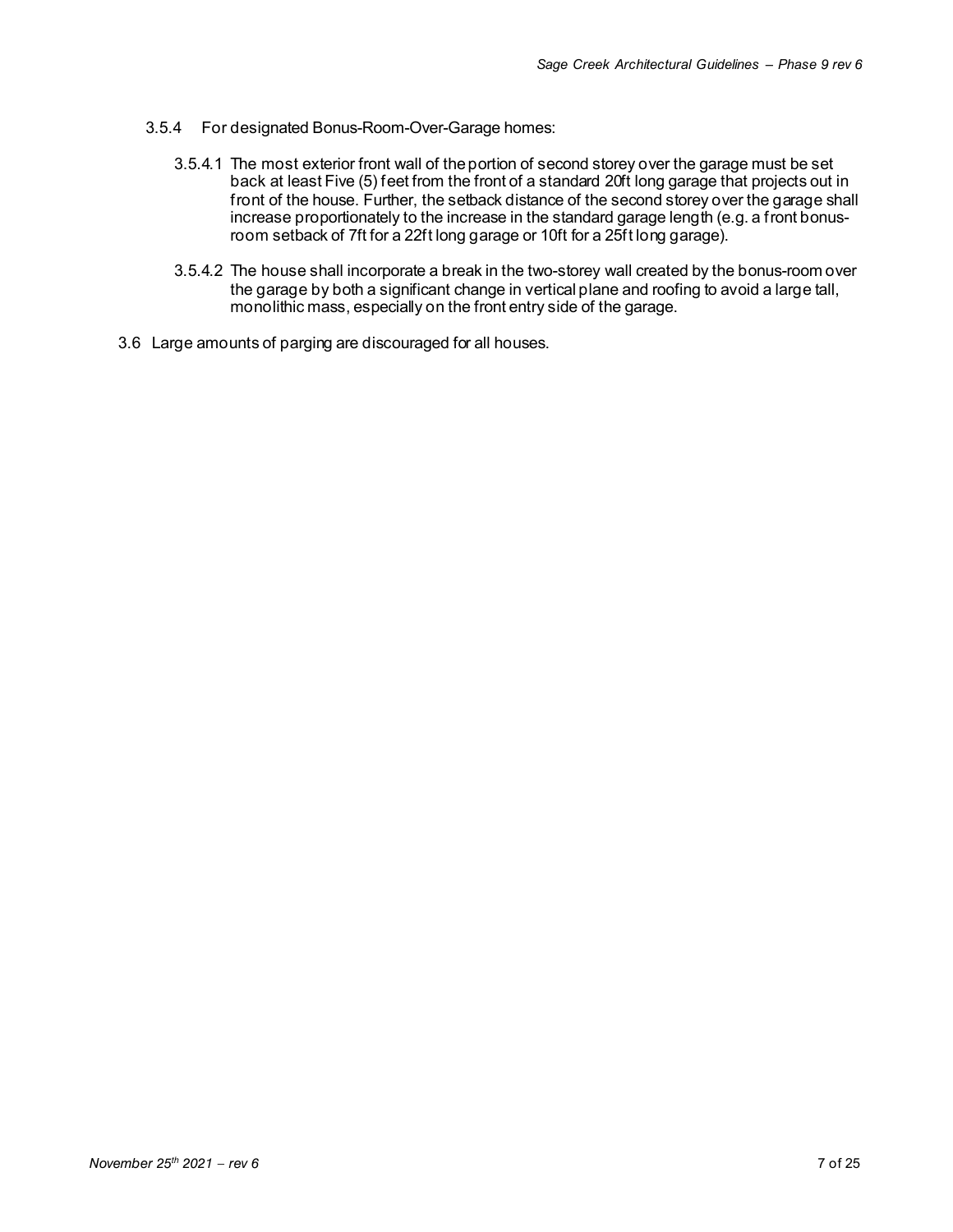# 3.6 *Entry*

Builders are strongly encouraged to be creative and innovative in not only the shape and massing of the houses, but also the way in which people approach the house.

Entry is an extremely important aspect to any home. The "front door" should be considered within the overall composition of every house as a celebration of the pedestrian entry to the home. This will include large front entries open to the street (minimum 60 inches for lots between and including 46ft and 50ft wide), and the opportunity for recessed garages, porches/verandas and other welcoming gestures for the homeowners and their guests.

Covered front entries more than one storey high shall be approved on a case-by-case basis. A covered entry feature must exhibit:

- proper proportions with respect to the width of the entry versus the support column(s) width and overall height;
- appropriate material use; and,
- Suitability to the style of the home.

Double volume front entry canopies will not be approved.

Front entry support column(s) shall not rest entirely on the roof of the garage.

The front entryway will incorporate a maximum of 5 risers.

# 3.7 *Front Porch*

Any front porch to be incorporated into the design and main body of each dwelling unit should not be regarded as a later addition with little significance, but must be integral to the overall design of the home. All front porches must be substantial in purpose and robust in quality of materials and structure, i.e. not appear to be 'spindly'. Covered porch roof structures that are not supported by columns starting from the ground should have a solid screen around the base of the porch, for example masonry, panel skirting or concrete.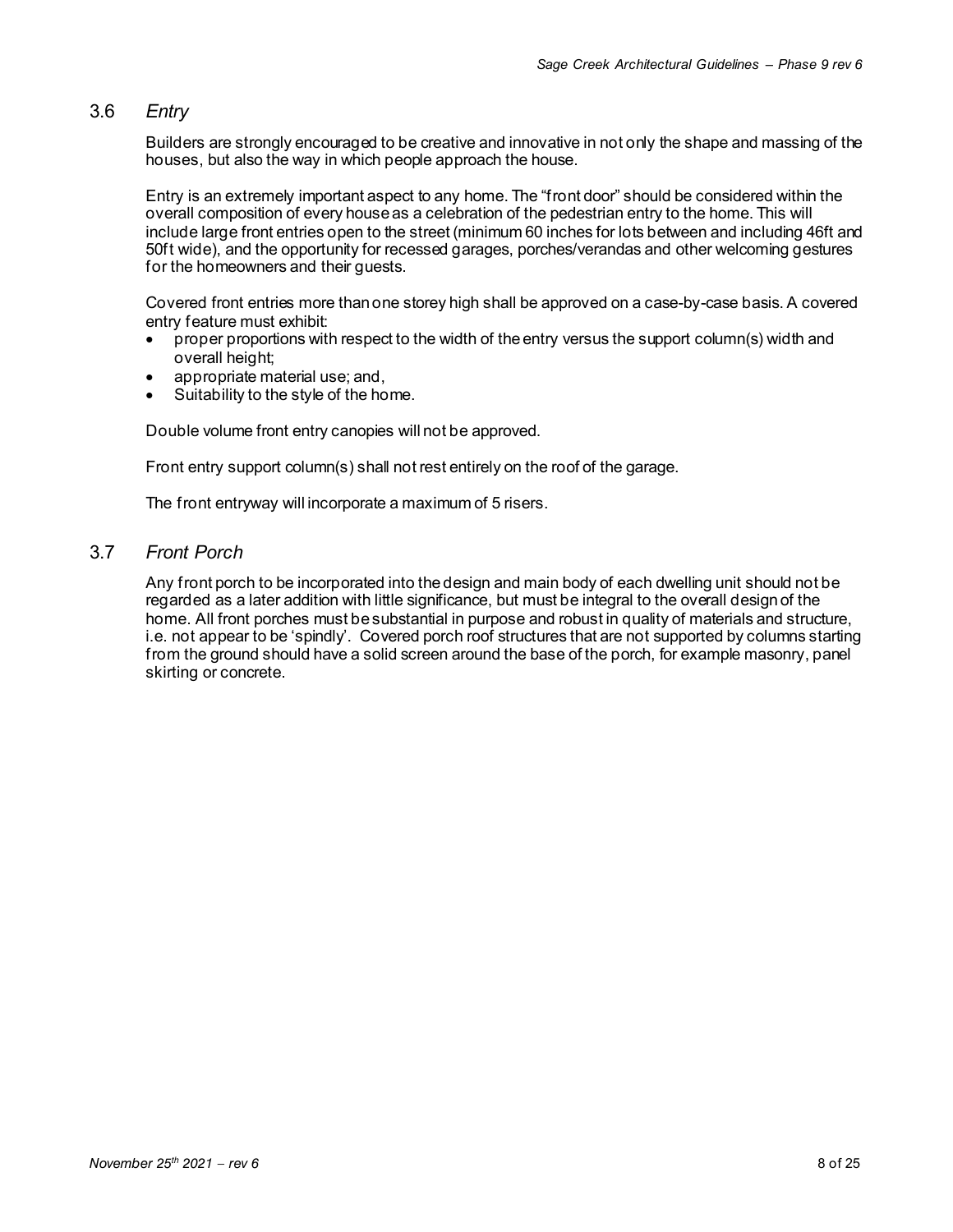# 3.8 *Garages*

Builders are requested to address the continuity of building mix in the integration of garages within the streetscape.

All attached or detached garages should complement the house elevation and the overall street massing. Garage rooflines should be consistent with the elevation treatment of the development and blend into the massing of the home.

The entry side of the garage is considered part of the front house elevation, and therefore will be expected to incorporate detailing as such.

A two car garage, as a minimum, is required for all homes. Builders are encouraged to treat the typically flat front plane of the garage as a venue to further provide relief and detail to the front elevation. The use of two single garage doors, recessing one half of the garage against the other, and different styles of garage doors with possible window treatments are a small sample of the possibilities available. Painted garage doors are encouraged to provide variety to the streetscape.

#### **All garages are to be located as per the driveway location on the corresponding marketing plan, except for lots on which a side-entry garage is permitted.**

#### For all Rear Detached Garages:

- Detached garages are to be constructed at the time of house construction and shall echo the details and theme of the house. The garage door, shingles, siding, gable and other details must reflect the design of the home in terms of materials and colour. Pre-fabricated garage packages will not be acceptable.
- It is intended that the portion of the rear yard not used for garage shall be maintained as green space. The use of the rear yard for storage of seasonal vehicles is strongly discouraged.

# 3.9 *Decks*

All decks and deck features, patios, screens and other outdoor amenities are to be located within the rear or side yard only.

For all houses with door access to the rear yard and an open design fence along the rear property line, a deck or other landscape feature that finishes the rear elevation must be included in the final design of the house. The deck or landscape feature is to be installed at the time of house construction.

#### **A substantial rear deck and/or balcony will be required for all Walkout Lower Level homes.**

#### Walkout Lower Level Home Deck Requirements:

- For lots with a buildable width of 50ft or more the minimum deck width should be 75% of the rear house width, unless the relief and massing of the rear elevation dictates otherwise.
- All deck supporting structures, including stair/landing supports, shall be minimum 18" x 18", and of a finished material and design complementary to the style and colours of the home.
- Design for spindles and handrails must reflect the design of the rest of the rear elevation.
- All exterior work on Walkout Lower Level homes (including the deck and all windows) must be completed with the initial construction of the house.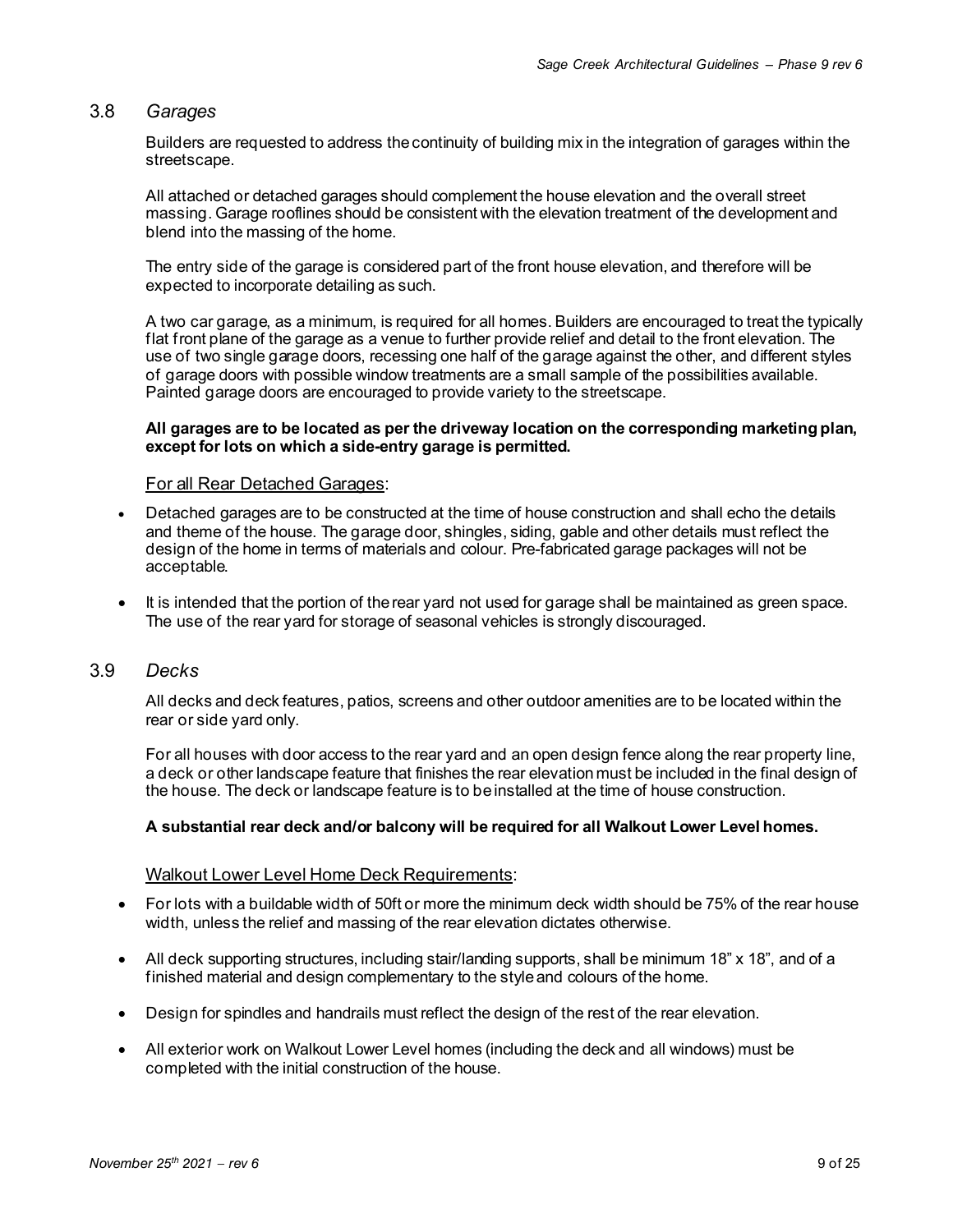# 3.10 *Roofs*

Roof pitch shall be consistent with the style of home.

#### 3.11 *Fireplace and Furnace Chimneys*

Fireplace and furnace chimneys must be enclosed in a chase anywhere on the roof of the house. Chimney chases must be finished in the same material as the rest of the house and the metal flue must not project any more than Six (6) inches above the chase. This requirement applies for all fireplace, furnace and chimney flues.

# 3.12 *Exterior Materials and Colours*

Consistency of style and quality of material use is strongly encouraged. Traditional materials should be detailed and appear in their traditional use as is consistent with the style of residence, e.g. brick arches over openings are to appear to be supported by a similar brick or stone wall construction.

Permitted exterior materials include brick, vertical or horizontal wood or equivalent siding, stucco, stone, and combinations of the above. Conventional applications of such cladding materials as brick, board, and shingle should be used beyond mere accent, and selected with colour contrast in mind.

#### **For all Luxury and Walkout Lower Level lots, vinyl siding will be acceptable on the second storey of homes only. If siding is to be used on the main and/or lower levels, wood or alternative siding materials are required.**

The overall look and scale of the front façade of predominately stucco homes must be well-proportioned and balanced. The home must incorporate a **high level of detail** on the windows, trim, vents and fascia, as well as non-stucco features such as shutters, non-stucco build-outs, and stone/masonry.

#### **Please note: predominantly stucco houses which feature shutters as the only non-stucco element may be required to include non-stucco trim work as well, depending on the style of the home and/or if it is on a designated Signature Lot.**

The colour and finish technique of any stucco detailing also requires consideration:

- A. The body of the house and all stucco detailing shall be uniform in colour.
- B. The body of the house and all stucco details should utilize different finishing techniques, e.g. smooth (or fine) stucco trowel finish for the build-outs versus a knock down (or coarse) trowel finish for the body of the house.

Colour is integral to the goal of attaining a pleasing variety within the streetscape. Colours will be approved giving consideration to colours of adjacent houses. Variety between adjacent homes, materials other than stucco, and rich contrast among colour and texture of materials is required.

Monochromatic colour schemes are strongly discouraged, e.g. 'all grey', 'all white', 'all beige'. There must be a distinct colour contrast between predominant trim/details and the body of the house. For predominately stucco houses this means any non-stucco details should not resemble or blend-in with the stucco house colour.

Special attention is to be given to the colour of the window trim, brick mold (where applicable), soffits, fascia, entry doors and overhead garage doors. Where the front garage is more prominent than the house mass or most prominent within the overall house width, the overhead garage door will be assessed as a predominant house colour and shall not share the same overhead door colour with the adjacent front garages on either side and the house directly across the street.

Non-stucco cladding materials are to return around the corners to side elevations a **minimum distance of 18 inches for Regular Lots** and a **minimum distance of 24 inches for Luxury Lots**, or to a point where they should/can logically end according to the design of the home – whichever represents the longer distance.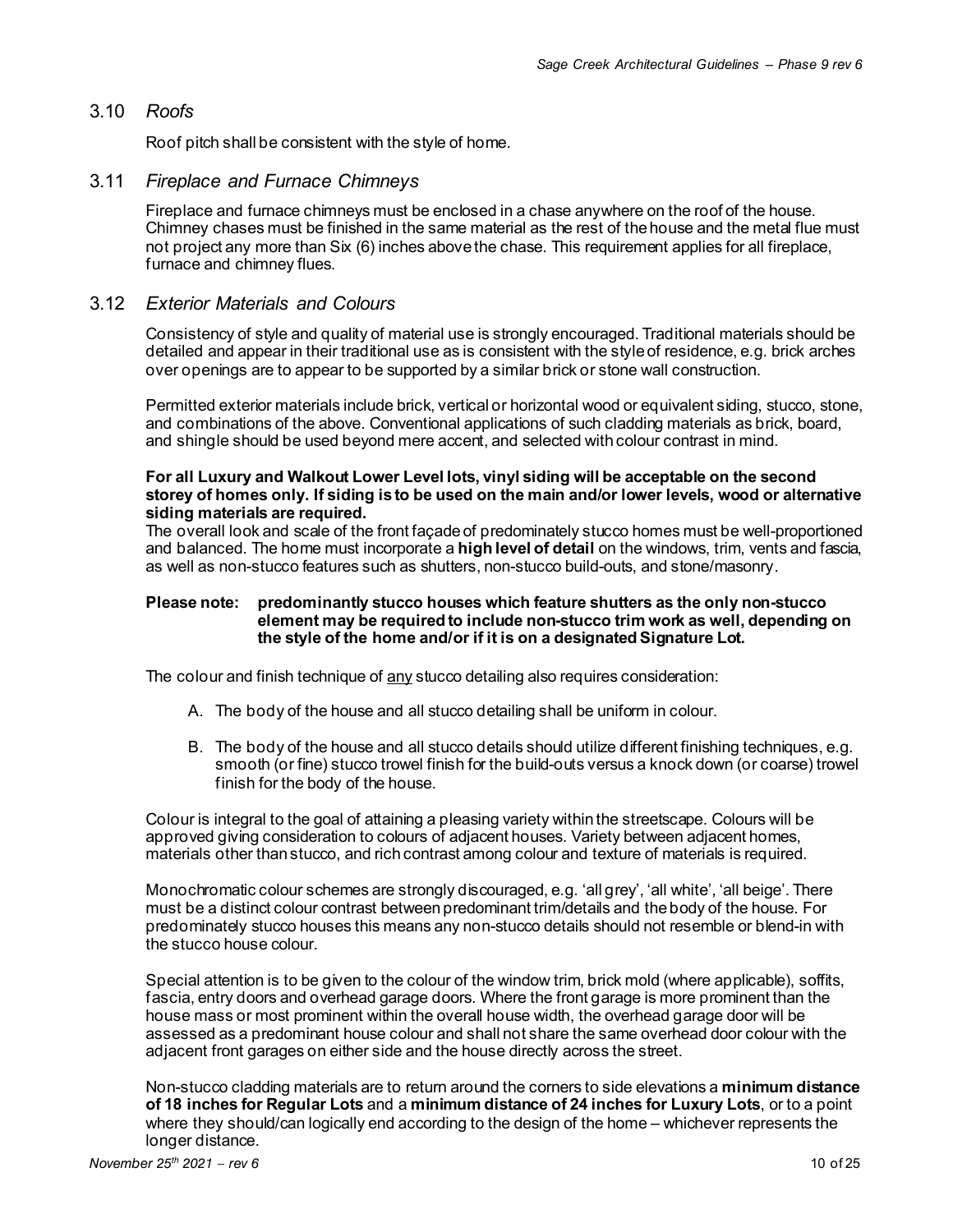Material returns that do not end at a change of wall plane are required to create a corner-wrap detail that is minimum 75% of the garage or main house floor height.

Siding used as the predominant cladding material on the front elevation shall extend along the full length of the front-entry side wall of the garage, unless otherwise dictated by the style and detailing of the home.

# 3.13 *Signature Lots (indicated on the marketing plan for the area)*

Signature Lots are:

- lots that have a major impact on the entrance to a street (such as corner lots);
- lots that have a significant viewpoint on a street;
- lots with houses that have side and/or rear elevations exposed to public spaces, such as those adjacent to a public lane, parkway, public path, or water feature.
- lots that present rear yard exposure due to a rear yard open fence design (such as wrought iron style fencing or vinyl coated chain link).

#### **Signature houses must be designed as a well-considered whole. Defining elements from the front elevation must be echoed on all other prominent facades of the home, in both style and materials.**

**All homes located on lots with an 'open fence with retaining wall' require significant rear elevation enhancements. As such, the rear elevation (and any other prominent elevations) of all homes submitted for these lots is to incorporate the same level of detail, material use and consideration as the front elevation of the house.**

Enhanced design features are required on all house elevations that are visible from the public areas. Attention must be paid to materials and details on these elevations to ensure a high level of architectural interest and quality from every viewpoint throughout the neighbourhood.

#### **More than one (1) material will be required on all enhanced elevations (for predominantly stucco houses the stucco shall not be considered as one of the materials).**

The inclusion of rear decks and deck placement, window patterns, wall and roof forms, railings and all trim/detail work must be considered.

For all non-walkout houses with door access to the rear yard and an open design fence along the rear property line, a deck or other landscape feature that finishes the rear elevation must be included in the final design of the house. **The deck or landscape feature is to be installed at the time of house construction.**

**A deck is required for all Walkout Lower Level homes as well as all lots backing the Hydro Corridor.** (see section *3.9 Decks* for size requirements).

### 3.14 *Driveway, Driveway Approaches (indicated on the marketing plan for the area)*

Driveway and driveway approach construction shall be completed within one year of the construction of the house. Driveway, driveway approach finishes shall be poured concrete or interlocking stones. Deposits will be held until satisfactory completion and inspection.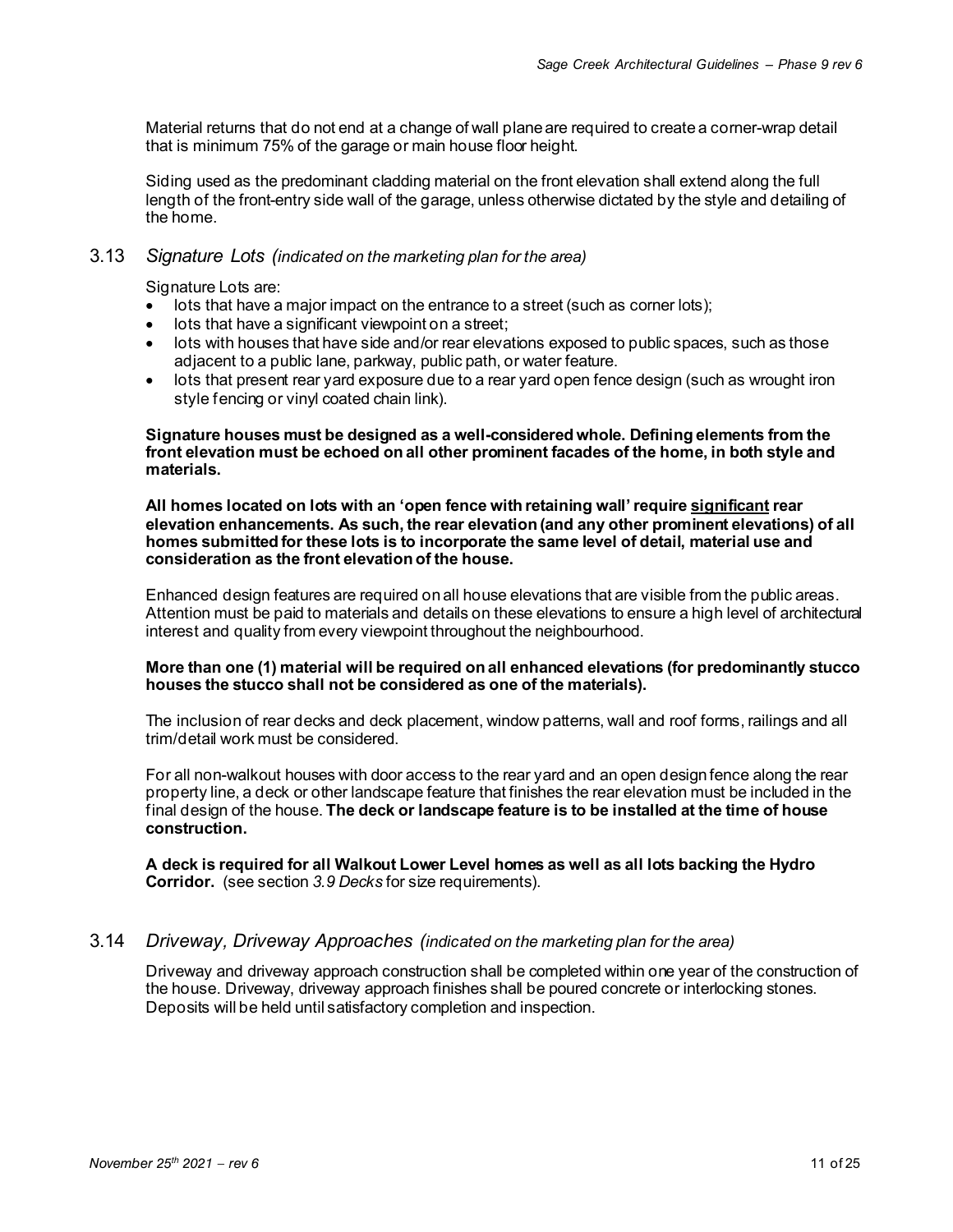# 3.15 *Grading*

Please review the most current *Sage Creek Lot Grading Procedures*. All grading operations shall be designed to drain all surface water in conformity with the municipally approved grading plan either to the rear lot line or to the street within the lot boundaries.

3.15.1 Builders must thoroughly review the grading plan for their own and adjacent lots in order to achieve appropriate drainage patterns and avoid the use of retaining structures.

3.15.1.1 Should retaining structures be required, the cost must be borne by the first builder affecting grades adjacent to the property line in such a way as to necessitate a retaining wall.

3.15.1.2 All retaining wall structures must be approved by the Developer.

#### 3.15.2 **Builders must submit geodetic grades on the site plan**

# **4. HOUSE TYPES SUMMARY**

All residential lots available in Phase 9 are listed in this section.

#### **All House Design Guidelines detailed in section 3 apply, in addition to the specific requirements noted in section 4 for each house type.**

The house width for all lots must be at least 75% of the buildable lot width. Where the minimum house width conflicts with the maximum side yard setback requirement, the maximum side yard setback requirement shall take precedence.

Although all available lots in Phase 9 are listed in the following house type summaries, lots with a buildable front width of 50 feet wide and greater shall be considered "*Custom*" lots and will be made available to only the designated Custom Home Builders.

# 4.1 *Rear Garage – Lane*

| Tanager Trail       | Lots 1 to 3, Block 8, Plan 65025                                                                     |
|---------------------|------------------------------------------------------------------------------------------------------|
| Lloyd McKinnon Way  | Lots 1 to 7, Block 8, Plan 68248                                                                     |
| Minimum Floor Area: | <b>Bungalow</b><br>$1,200$ sq. ft<br>$1,350$ sq. ft<br>Split<br>$1,500$ sq. ft<br>Two-Storey         |
| Min. Garage Size:   | 22ft x 22ft Two car garage (garage to be located as per<br>driveway location on the marketing plan). |
| Setbacks:           | Minimum Twenty-five (25) feet (Tanager)                                                              |
| Front               | Minimum Fifteen (15) feet Lloyd McKinnon                                                             |
| Side Yard           | Four (4) to Seven (7) feet                                                                           |
| Rear                | Eight (8) to Twelve (12) feet to the Garage.                                                         |

• All detached/attached garage rear elevation must feature details (both in colour and material) similar to the front elevation of the house.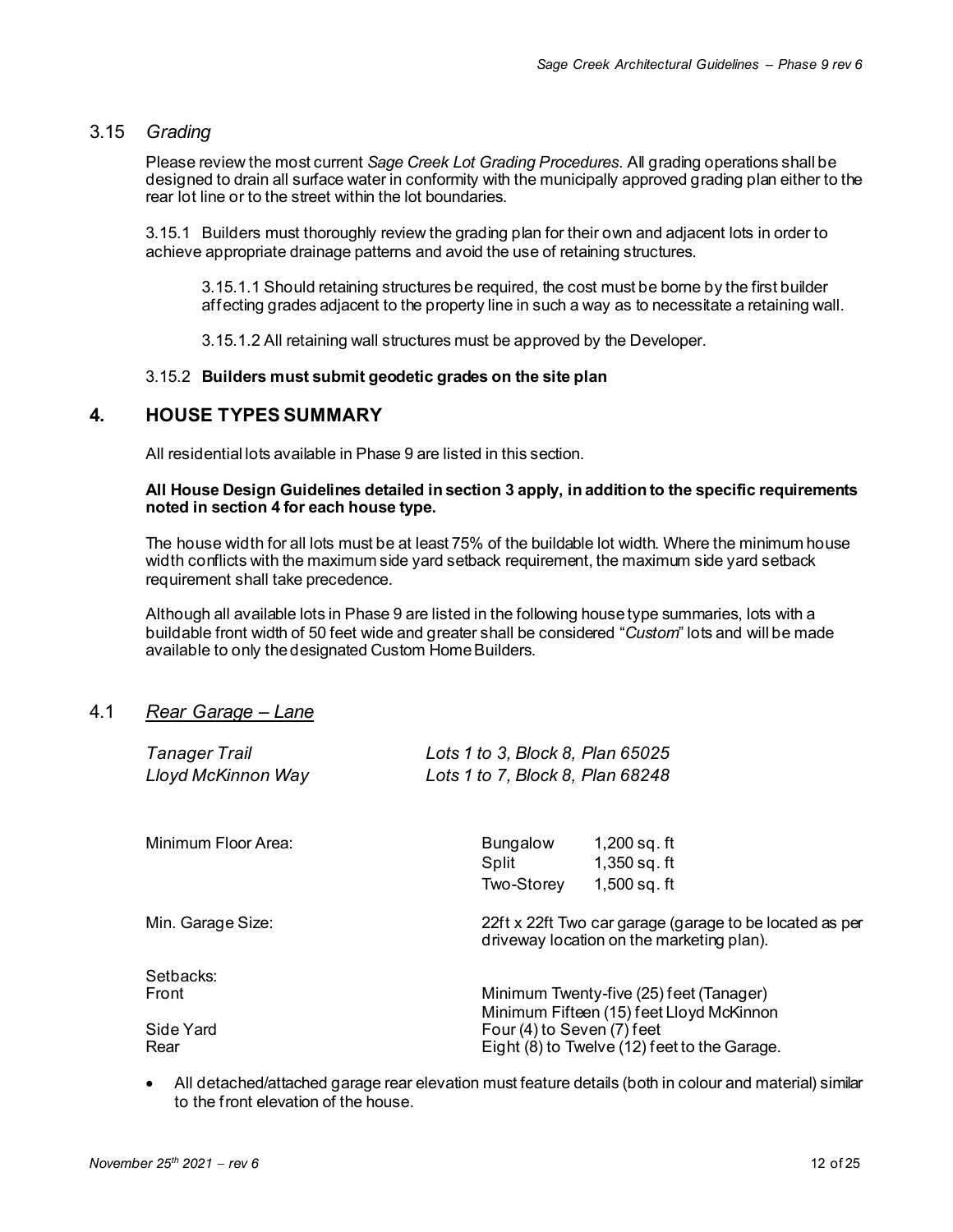# 4.2 *Front Attached Garage – Regular*

| <b>Tanager Trail</b>        | Lots 17 to 22, Block 5, Plan 65025<br>Lots 27 to 29, Block 6, Plan 65025<br>Lots 1 to 43, Block 7, Plan 65025<br>Lots 4 to 23, Block 8, Plan 65025<br>Lots 10 to 16, Block 12, Plan 65025 |
|-----------------------------|-------------------------------------------------------------------------------------------------------------------------------------------------------------------------------------------|
| <b>Trapper Lane</b>         | Lots 1 to 12, Block 9, Plan 65025                                                                                                                                                         |
|                             | Lots 1 to 9, Block 12, Plan 65025                                                                                                                                                         |
| <b>Snowy Owl Crescent</b>   | Lots 27 to 29, Block 6, Plan 65025                                                                                                                                                        |
|                             | Lots 1 to 28, Block 10, Plan 68248                                                                                                                                                        |
|                             | Lots 1 to 9, Block 11, Plan 68248                                                                                                                                                         |
|                             | Lots 1 to 8, Block 12, Plan 68248                                                                                                                                                         |
| Lloyd McKinnon Way          | Lots 1 to 14, Block 6, Plan 68248                                                                                                                                                         |
|                             | Lots 1 to 17, Block 9, Plan 68248                                                                                                                                                         |
| <b>Stoneknife Crescent</b>  | Lots 1 to 32, Block 1, Plan 68248                                                                                                                                                         |
|                             | Lots 1 to 7, Block 2, Plan 68248                                                                                                                                                          |
|                             | Lots 1 to 6, Block 3, Plan 68248                                                                                                                                                          |
| <b>Yellow Moon Crescent</b> | Lots 1 to 8, Block 2, Plan 68085                                                                                                                                                          |
| Minimum Floor Area:         | Bungalow<br>1,200 sq. ft                                                                                                                                                                  |
|                             | 1,350 sq. ft<br>Split                                                                                                                                                                     |
|                             | Two-Storey 1,500 sq. ft                                                                                                                                                                   |
| Min. Garage Size:           | Two car garage (garage to be located as per driveway<br>location on the marketing plan).                                                                                                  |

- 4.2.1 Minimum of Four (4) houses shall separate similar house elevations (identical footprint), and identical colours and styles; minimum of Five (5) houses shall separate identical house models. Houses on the cul-de-sac pie lots shall not be repeated. [Please see section *3.2 Product Mix*.]
- 4.2.2 For all properties noted as *Signature Lots* on the corresponding marketing plan (noted with \*) please make note of section *3.13 Signature Lots*.
- 4.2.3 **All homes located on lots with an 'open fence with retaining wall' require significant rear elevation enhancements. As such, the rear elevation (and any other prominent elevations) of all homes submitted for these lots is to incorporate the same level of detail, material use and consideration as the front elevation of the house.** [Please see section *3.13 Signature Lots*.]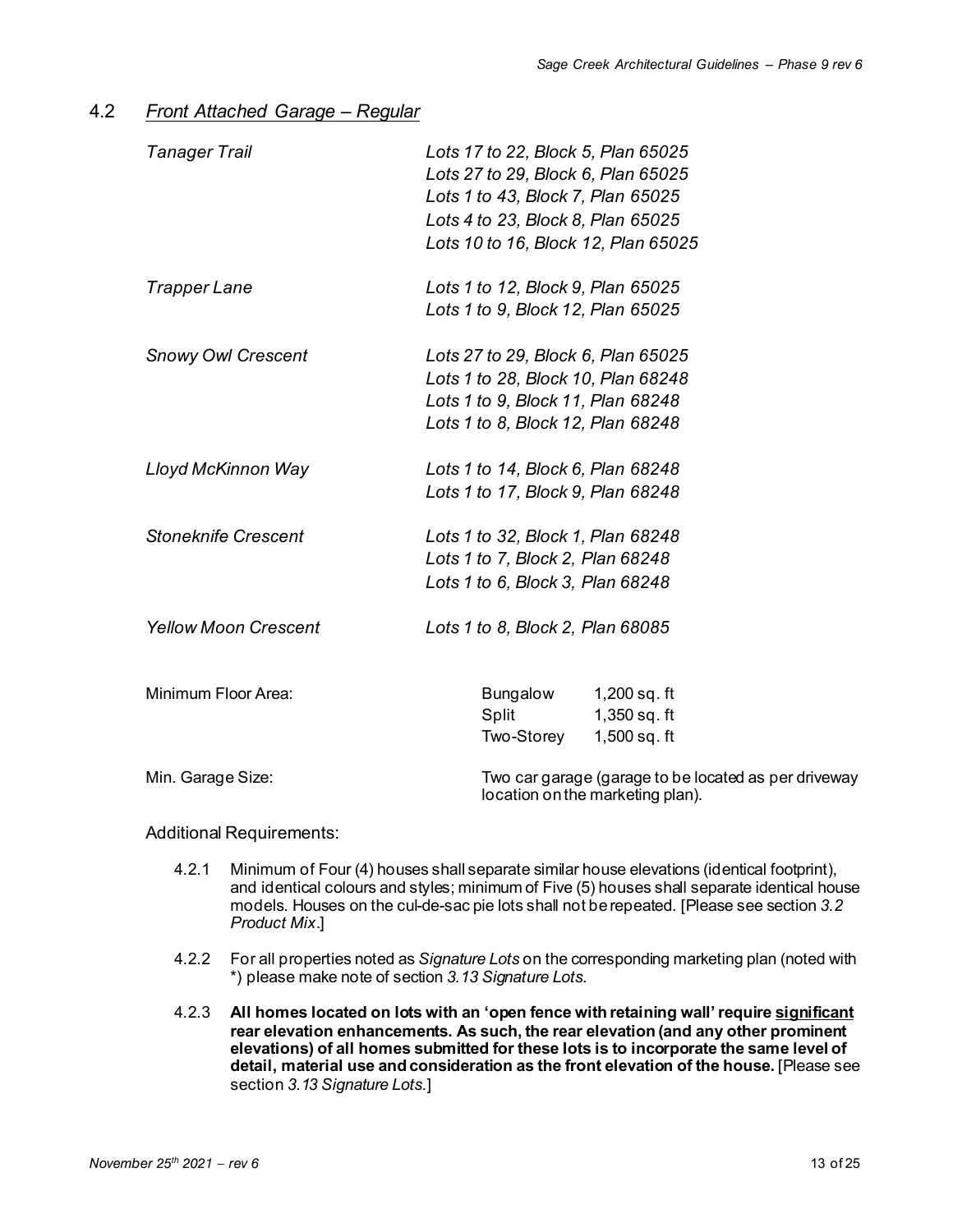- 4.2.4 A rear deck or landscape feature is required for approval on all non-walkout lower level lots with an open design fence along the rear property line. [Please see section *3.9 Decks*, section *3.13 Signature Lots* and *section 7.1 Plant Material*.]
- 4.2.5 All detail cladding materials must return minimum 18 inches or to a point where the cladding material can logically end. Few houses may be required to match the detail material width on the front of the garage. [please see section *3.12 Exterior Materials and Colours*
- 4.2.6 For all 36ft lots and narrower, the setback distance between the front of the garage and front of the entrance (either front wall plane or porch) should be a maximum of 12ft.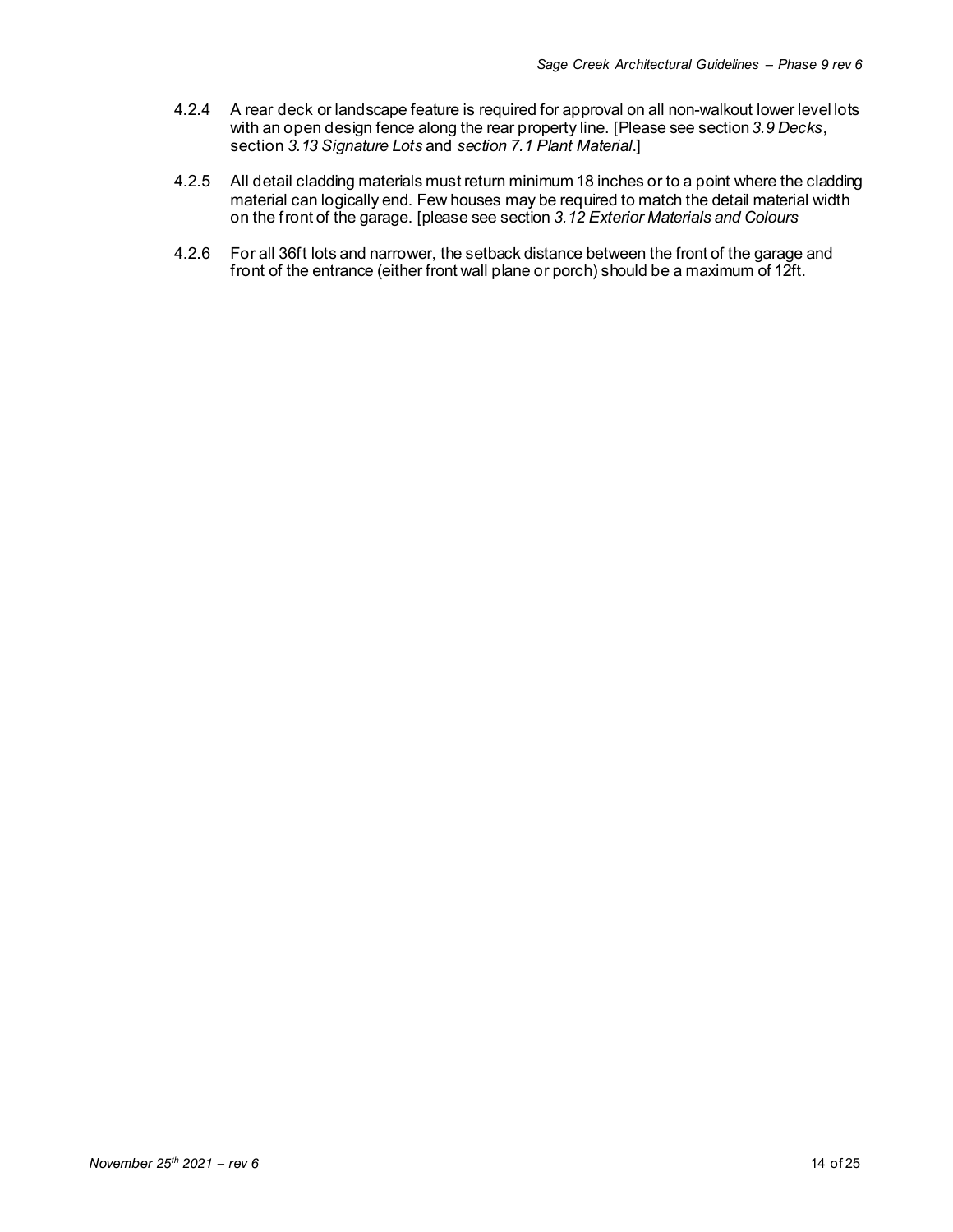| Front Attached Garage - Custom / Luxury<br>4.3 |  |
|------------------------------------------------|--|
|------------------------------------------------|--|

| <b>Copper Meadow Drive</b>  | Lots 1 to 10, Block 17, Plan 66275                                                                                                                                                     |
|-----------------------------|----------------------------------------------------------------------------------------------------------------------------------------------------------------------------------------|
| <b>Hummingbird Cove</b>     | Lots 9, 10 and 16, Block 11, Plan 65025                                                                                                                                                |
| Lyric Lane                  | Lots 1, 2 and 12, Block 18, Plan 65025                                                                                                                                                 |
| Siskin Bay                  | Lots 1 to 8, Block 13, Plan 66275<br>Lots 1 to 10, Block 12, Plan 66275<br>Lots 1 to 5, Block 14, Plan 66275<br>Lots 1 to 5, Block 16, Plan 66275<br>Lots 1 to 6, Block 15, Plan 66275 |
| Raven Road                  | Lots 1 to 13 Block 7 Plan Unreg'd<br>Lots 1 to 8 Block 8 Plan Unreg'd                                                                                                                  |
| <b>Tanager Trail</b>        | Lots 1 to 19, Block 10, Plan 65025<br>Lots 7, 8 and 19, Block 11, Plan 65025                                                                                                           |
| <b>Yellow Moon Crescent</b> | Lots 1 to 5, Block 9, Plan 66275<br>Lots 1 to 5, Block 1, Plan 68085                                                                                                                   |
| Minimum Floor Area:         | Bungalow<br>1,400 sq. ft<br>Two-Storey<br>$1,600$ sq. ft                                                                                                                               |
| Min. Garage Size:           | Two car garage (approach to be located as per<br>driveway location on the marketing plan).                                                                                             |

- 4.3.1 Minimum of Four (4) houses shall separate similar house elevations (identical footprint), and identical colours and styles; minimum of Six (6) houses shall separate identical house models. This also applies to houses across the street or at opposite corners. Houses on the cul-de-sac pie lots shall not be repeated. [Please see section *3.2 Product Mix*.]
- 4.3.2 For all properties noted as *Signature Lots* on the corresponding marketing plan (noted with \*) please make note of section *3.13 Signature Lots*.
- 4.3.3 A rear deck or landscape feature is required for approval on all non-walkout lower level lots with an open design fence along the rear property line. [Please see section *3.9 Decks* and section *3.13 Signature Lots*.]
- 4.3.4 Entrance size must be minimum 60 inches for lots between, and including, 46ft and 50ft wide. [Please see section *3.6 Entry*.]
- 4.3.5 For all lots backing the PR or Hydro Corridor, a minimum of 2 planes separated by a minimum of 2ft is required.
- 4.3.6 Vinyl siding will be acceptable on the second storey of homes only. If siding is to be used on the main and/or lower levels, wood or alternative siding materials are required. [Please see section *3.12 Exterior Materials and Colours.*]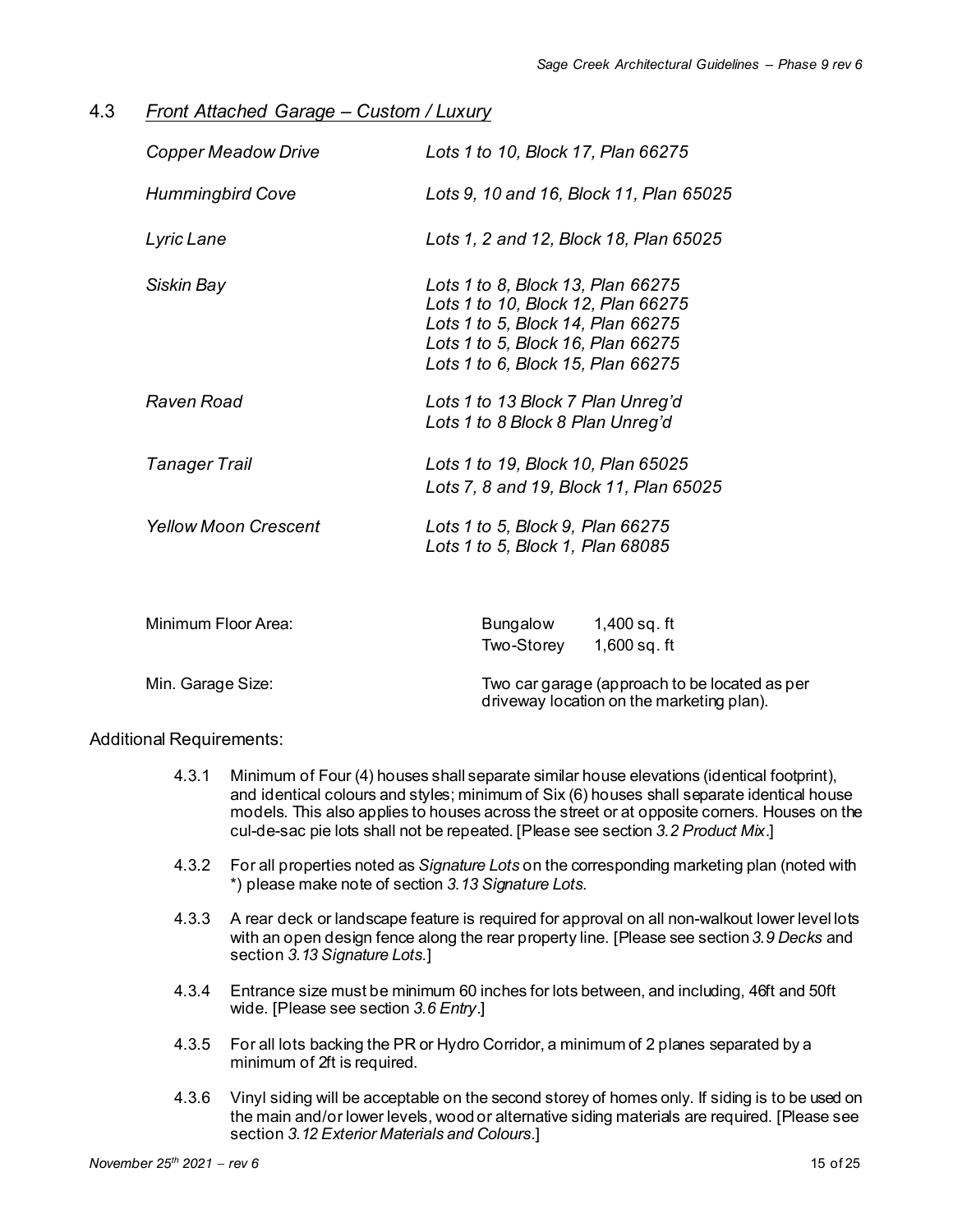- 4.3.7 Cladding material return of 24 inches or to a point where the cladding material can be logically terminated. [Please see section *3.12 Exterior Materials and Colours.*]
- 4.3.8 House designs are expected to take advantage of the wider lot widths by providing for wider entrances and more details on the front facade, rather than widening the garage to meet the side yard requirements.
	- 4.3.8.1 For lots 50 feet and wider, the house shall have a minimum rear elevation width of 36 feet.
	- 4.3.8.2 For lots less than 50 feet wide, the house shall have a minimum rear elevation width of 30 feet.
- 4.3.9 Builders are discouraged from merely shifting the garage over to meet the minimum side yard requirements, and thus giving the appearance of a wider house from the front when from the rear elevation the house looks very narrow.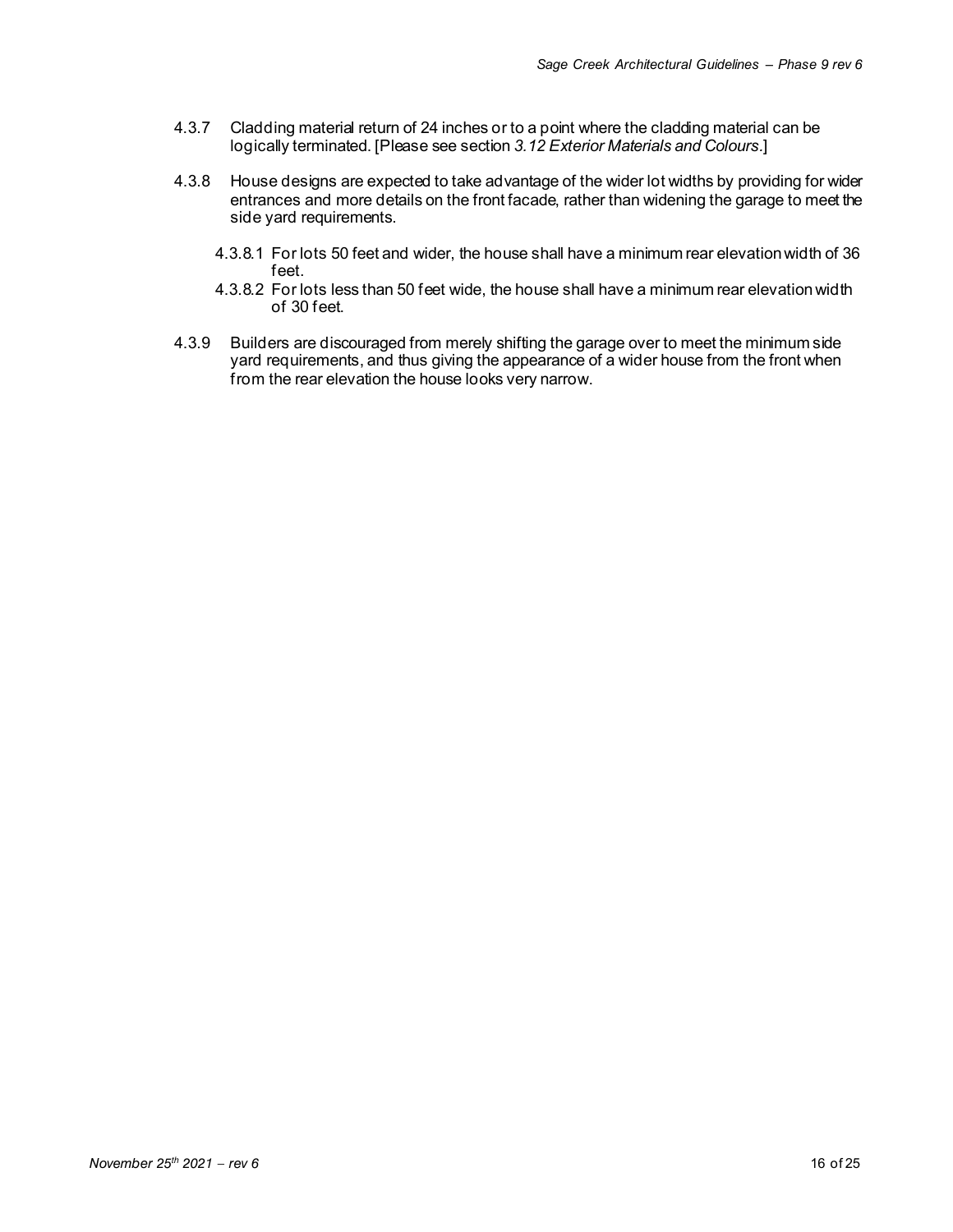# 4.4 *Front Attached Garage – Wetland Walkout Lower Level*

| <b>Hummingbird Cove</b>     | Lot 13, Block 11, Plan 65025<br>Lot 1, Plan 67105<br>Lot 1, Plan 67152 |                                |
|-----------------------------|------------------------------------------------------------------------|--------------------------------|
| Tanager Trail               | Lots 1 to 6, Block 11, Plan 65025<br>Lots 17, 18, Block 11, Plan 65025 |                                |
| <b>Yellow Moon Crescent</b> | Lots 6 to 13 Block 1, Plan 68085                                       |                                |
| Minimum Floor Area:         | Bungalow<br>Two-Storey                                                 | 1,700 sq. ft<br>$2,000$ sq. ft |
|                             |                                                                        |                                |

Special Rear Yard Setbacks for Wetland Walkout Lower Level lots

- 80.2 ft min. to any principal building.
- 60 ft min. to any detached accessory building, including decks.

| Min. Garage Size: | Two-car garage (approach to be located as per<br>driveway location on the marketing plan).                                  |
|-------------------|-----------------------------------------------------------------------------------------------------------------------------|
| Max. Garage Size: | Three-car garage for lot FF 50ft and greater (approach<br>to be located as per driveway location on the marketing<br>plan). |

#### *\*\*Possibility of unpaired side-entry garages\*\* (sections 3.8 and 3.14)*

- 4.4.1 Minimum of Four (4) houses shall separate similar house elevations, and identical colours and styles; minimum of Six (6) houses shall separate identical house models. This also applies to houses across the street or at opposite corners. [Please see section *3.2 Product Mix*.]
- 4.4.2 All Walkout Lower Level lots are also designated Signature Lots and, therefore, require enhanced detailing on all publicly exposed elevations, as well as a deck. Please see section *3.13 Signature Lots* for enhancement details.
- 4.4.3 Recommended rear deck width of 75% of rear house width. [please see section *3.9 Decks*]
- 4.4.4 Minimum 18" x 18" deck support posts, including stairs.
- 4.4.5 For all lots, a minimum of 2 planes separated by a minimum of 2ft is required.
- 4.4.6 Vinyl siding will be acceptable on the second storey of homes only. If siding is to be used on the main and/or lower levels, wood or alternative siding materials are required. [Please see section *3.12 Exterior Materials and Colours*.]
- 4.4.7 Cladding material return of 24 inches or to a point where the cladding material can logically end. [Pleasesee section *3.12 Exterior Materials and Colours.*]
- 4.4.8 Open design fencing only within 42ft of the rear property line for the Wetland Walkout lots. [Please see *section 5. Fencing*.]
- 4.4.9 Please see *section 7.3 Special Requirements for Lots Adjacent to Wetlands* for information regarding the vegetation easement located in the rear yard.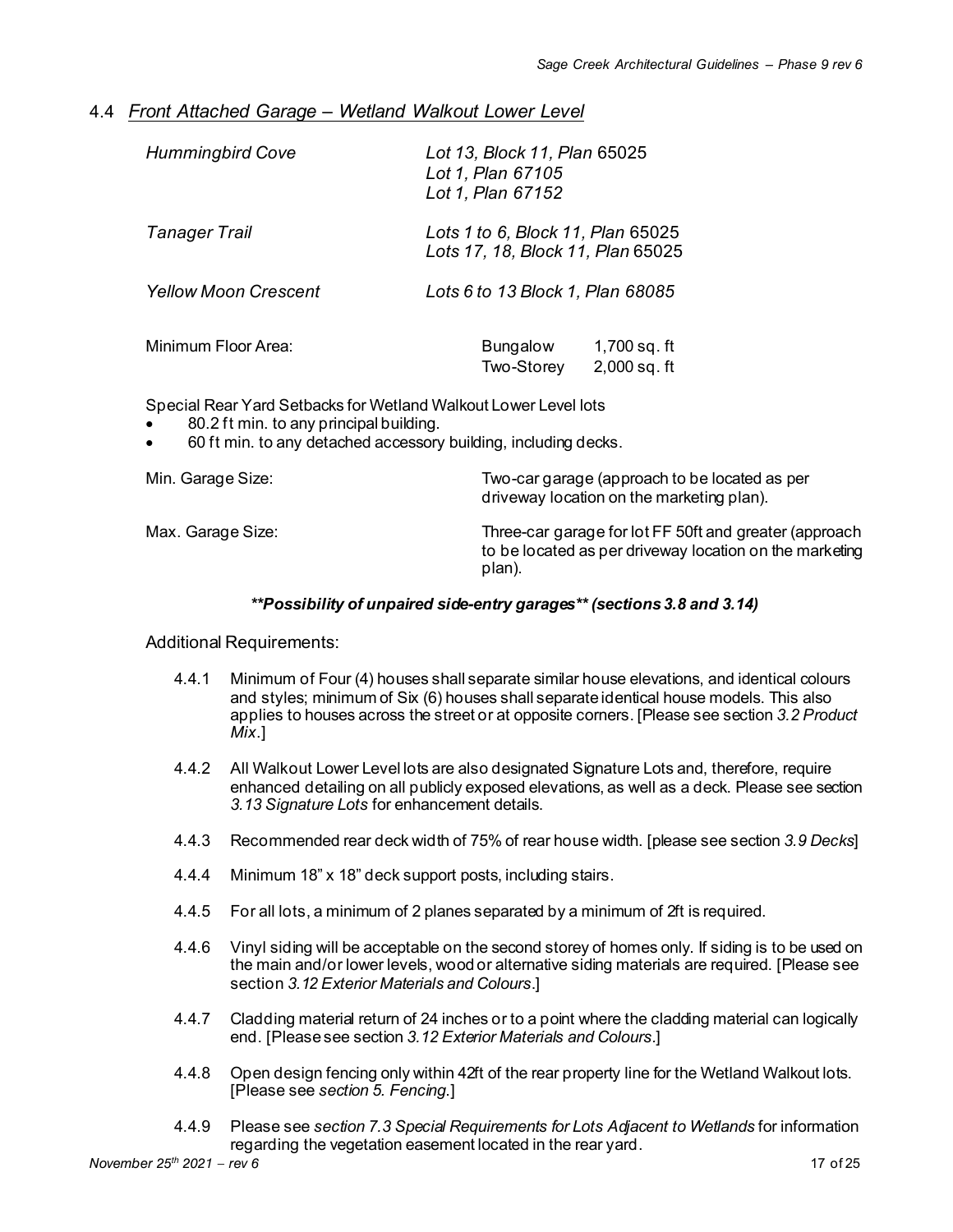# 4.5 *Front Attached Garage Park Walkout Lower Level*

| Siskin Bay          | Lots 11 to 14, Block 12, Plan 66275<br>Lots 9 to 12, Block 13, Plan 66275 |
|---------------------|---------------------------------------------------------------------------|
| Lyric Lane          | Lots 3 to 11, Block 18, Plan 66275                                        |
| Minimum Floor Area: | <b>Bungalow</b><br>$1,600$ sq.ft.                                         |

Individual variance applications will be required for any detached accessory building and/or decks that encroach into the 25ft rear yard setback.

Two-Storey 1,800sq. ft

| Min. Garage Size: | Two-car garage (approach to be located as per<br>driveway location on the marketing plan).                                  |
|-------------------|-----------------------------------------------------------------------------------------------------------------------------|
| Max. Garage Size: | Three-car garage for lot FF 50ft and greater (approach<br>to be located as per driveway location on the marketing<br>plan). |

### *\*\*Possibility of unpaired side-entry garages\*\* (sections 3.8 and 3.14)*

- 4.5.1 Minimum of Four (4) houses shall separate similar house elevations, and identical colours and styles; minimum of Six (6) houses shall separate identical house models. This also applies to houses across the street or at opposite corners. [Please see section *3.2 Product Mix*.]
- 4.5.2 All Walkout Lower Level lots are also designated Signature Lots and, therefore, require enhanced detailing on all publicly exposed elevations, as well as a deck. Please see section *3.13 Signature Lots* for enhancement details.
- 4.5.3 Recommended rear deck width of 75% of rear house width. [please see section *3.9 Decks*]
- 4.5.4 Minimum 18" x 18" deck support posts, including stairs.
- 4.5.5 Vinyl siding will be acceptable on the second storey of homes only. If siding is to be used on the main and/or lower levels, wood or alternative siding materials are required. [Please see section *3.12 Exterior Materials and Colours*.]
- 4.5.6 Cladding material return of 24 inches or to a point where the cladding material can logically end. [Please see section *3.12 Exterior Materials and Colours.*]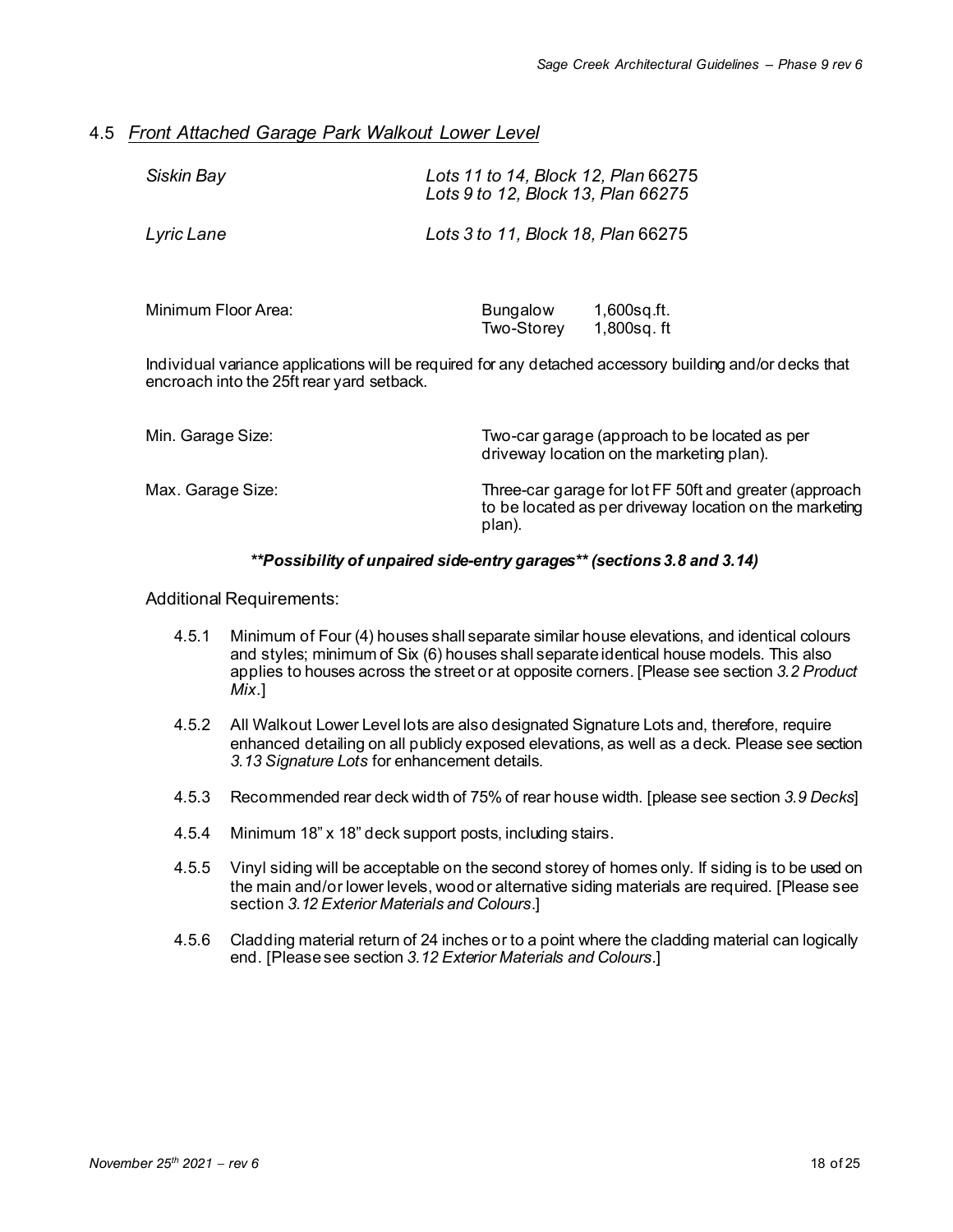# 4.6 *Custom Rear Lane*

| Lyric Lane          | Lots 1 to 11, Block 3, Plan 68085                                                                                                                                        |
|---------------------|--------------------------------------------------------------------------------------------------------------------------------------------------------------------------|
| Minimum Floor Area: | Bungalow<br>1,350 sq. ft.<br>$1,600$ sq. ft<br>Two-Storey                                                                                                                |
| Min. Garage Size:   | Two-car garage (approach to be located as per<br>driveway location on the marketing plan). A triple car<br>garage is encouraged but will require a variance to do<br>SO. |
| Setbacks:           |                                                                                                                                                                          |
| Front               | Minimum Twenty-five (25) feet (Tanager)<br>Minimum Fifteen (15) feet Lloyd McKinnon                                                                                      |
| Side Yard<br>Rear   | Four (4) to Seven (7) feet<br>Eight (8) to Twelve (12) feet to the Garage.                                                                                               |

- 4.6.1 The overall lot coverage must remain under 45%.
- 4.6.2 All detached garages must feature details in both style and colour present on the home's front elevation.
- 4.6.3 The portion of rear yard not used for garage or carport shall be maintained as green space.
- 4.6.4 The cladding material shall return a minimum of 2ft or to a point where the cladding material can logically end.
- 4.6.5 Any floorplan that is reused within the street should have a completely different elevation. There should be no identical homes within the block.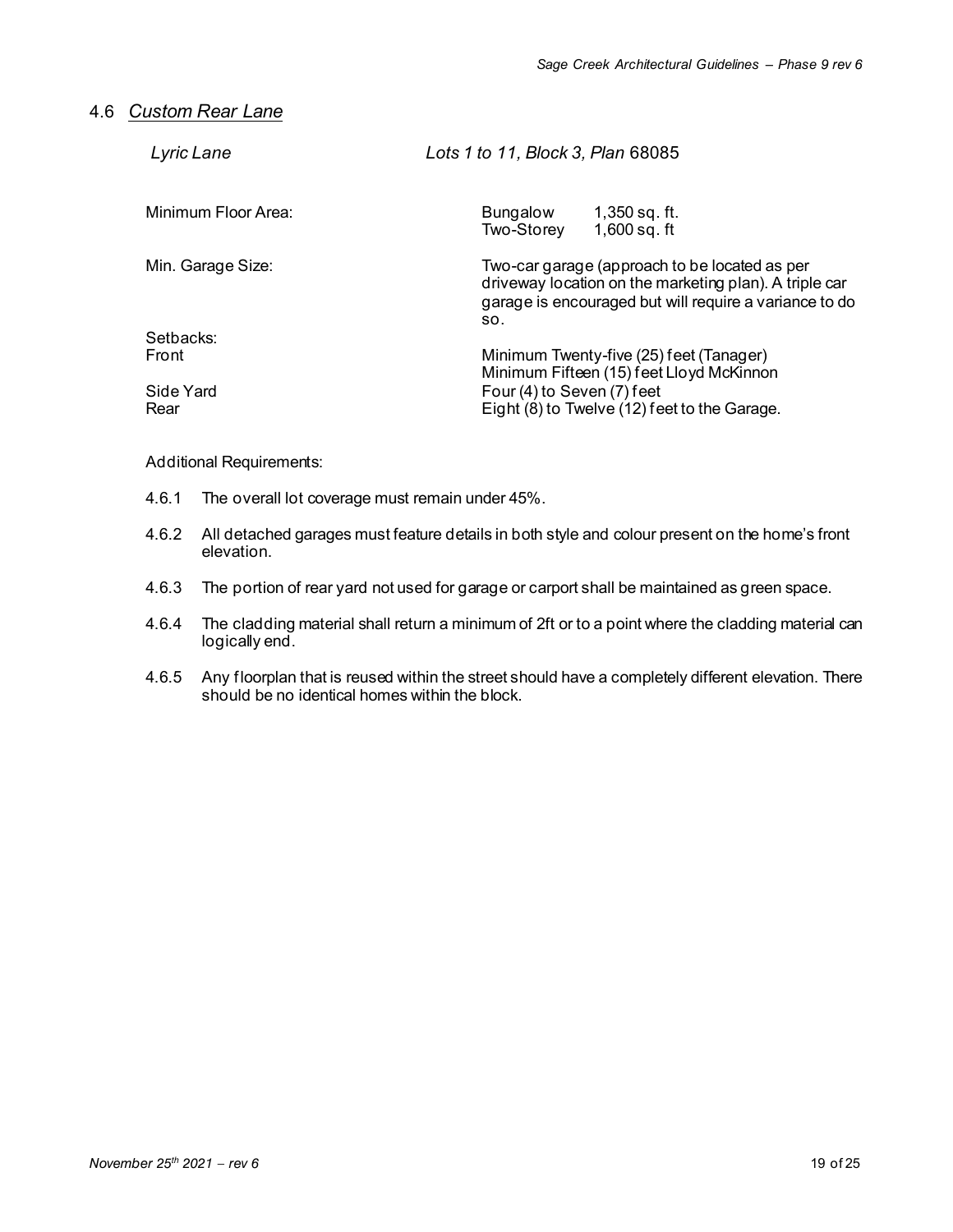# **5. FENCING**

All fencing within the subdivision will be co-ordinated with respect to design, materials and finishes. Please refer to the respective marketing plans for specific fence location, type and size.

As per the Marketing Plan(s):

- *Solid Fence Design* refers to solid wood fencing of uniform height to be installed by the Developer along the rear property line and/or side yard.
- *Open Fence Design* refers to black, wrought iron style fencing of uniform height (typically with a gate and eight (8) foot section return unless otherwise specified).
- *Open Fence with Retaining Wall* refers to black, wrought iron style fencing of uniform height with a gate (along a rear property line), or with an opening (along a front property line) located at the finished height of a retaining wall to run the full length of the property line. Stairs will be located at each gate or fence opening location.

Homeowners will be required to maintain the fence as installed by the Developer.

**Note:** Any Developer fencing to be installed on a property must be shown on any site plans submitted for architectural approval, as acknowledgement of the installation of the Developer fencing indicated on the respective marketing plan.

For any *Open Fence Design* or *Open Fence with Retaining Wall* lots, homeowners will not place any artificial visual screening or out-building within the area defined by the open fence installed by the Developer along the rear property line and one-section side yard returns, or within **Three (3) metres** of any open fence located along the rear property line if there is no one-section side yard return of open fencing. This includes specifically any attachments typical to open fencing, especially privacy slats of any kind. Only vines, shrubs, trees or other similar natural horticultural elements are permitted.

#### For the Custom Wetland Walkout lots:

Fencing within 42ft of the rear property line (this includes all side yard fencing) must be of an Open Design, such as wrought iron or vinyl coated chain-link, and a maximum height of Five (5) feet.

# **6. PUBLIC LANE**

Just as the front drive can act as a prominent interaction point for street residents, the public lane becomes an important interaction and access point for homes located on rear entry lots. With this in mind, the public lane should be maintained to the same standard as the front street and yard. Sod and/or stone is required to be installed on either side of the driveway.

So as to maintain a neat and tidy appearance of the public lane at all times, garbage cans and/or exposed refuse materials should be stored within the garage or entirely within the fenced area of the rear yard.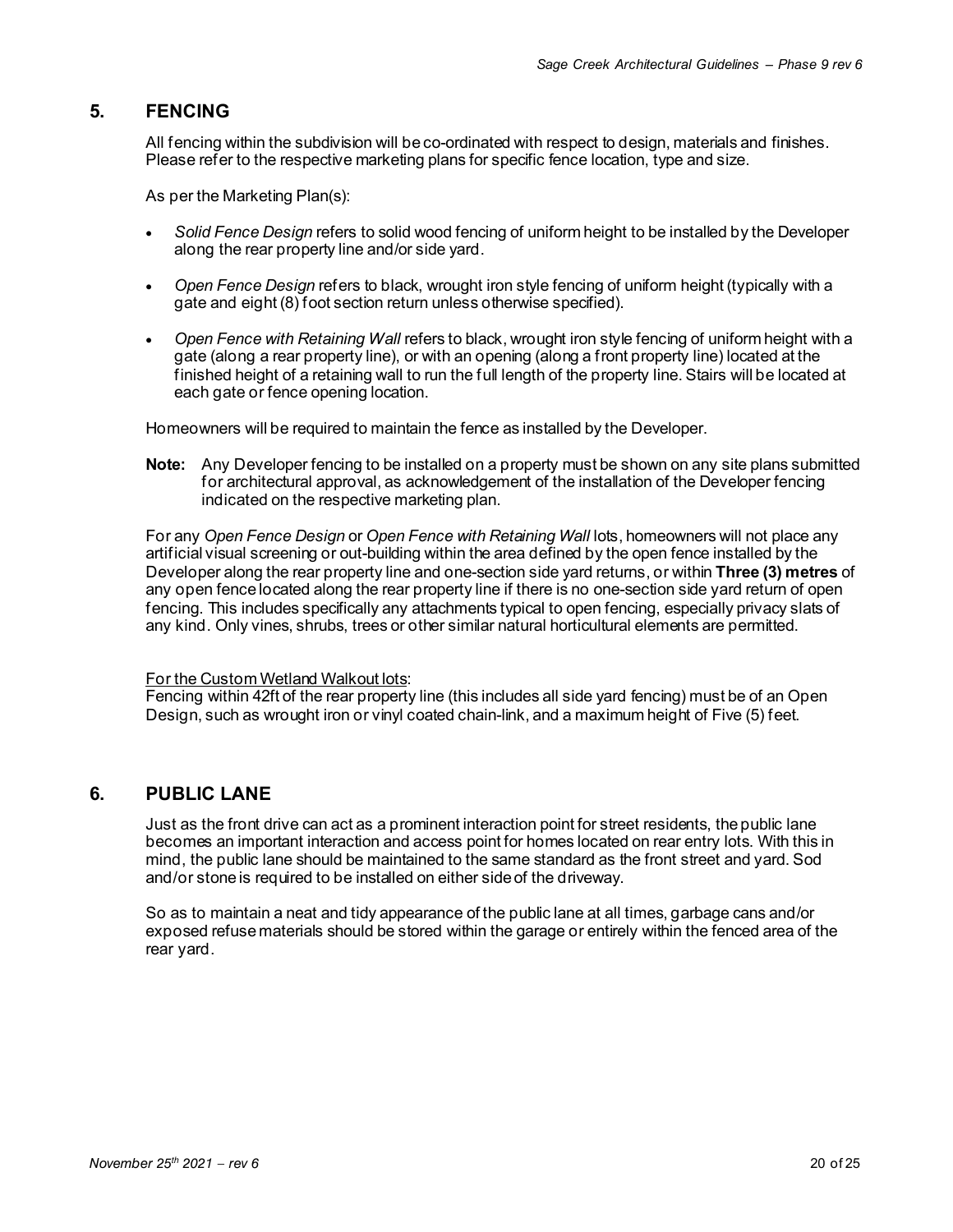# **7. LANDSCAPE DESIGN**

The implementation of appropriate landscape design within the residential area should reinforce the following objectives:

- Provide an appropriate transition in scale of landscape material from house to street<br>• Provide shade and comfort
- Provide shade and comfort
- Provide a psychological link to nature
- Balance, highlight and complement architectural design
- Provide privacy, colour, texture and life
- Provide an acoustical buffer and soften the transition between the street and the house.
- Complement the adjacent naturalized parkland areas and trail system.

# 7.1 *Plant Material*

Extensive tree and shrub planting is encouraged throughout the development to create a naturalized park-like setting.

- Minimum landscape requirements will include front yard sod or acceptable alternative as outlined by the City of Winnipeg Neighbourhood Liveability Bylaw for all lots; rear yard sod for daylight lots, walkout lower level lots, and any lots with a Developer installed wrought-iron style open fence in the rear yard.
- For lots with an 'open fence with retaining wall', homeowners are encouraged to incorporate creative features such as pergolas, patio areas, privacy screening, or other outdoor room ideas into the open rear yard.
- Homeowners shall maintain any boulevard trees adjacent to their property.
- All swimming pools, decks, patios (where applicable) must be located in the rear or side yard portion of each lot.

### 7.2 *Boulevard Specifications*

The typical boulevard treatment required by the City of Winnipeg is turf (sod).

As per the City of Winnipeg "Neighbourhood Liveability By-Law" the following are required for any **aggregate** (non-turf) boulevard treatments:

- a.) Aggregate materials no smaller than 20mm (3/4 inch) or greater than 40mm (1.5 inches). Smaller aggregate materials are not acceptable due to the increased likelihood of wash out of the material during extreme rainfall conditions.
- b.) The placement of aggregate must not exceed a depth of 75mm (3 inches) from the top of curb. This is to ensure that the stability of the adjacent city street is not compromised.
- c.) Boulevards finished with aggregate material must be kept weed and rubbish free (previously referred to as 'aesthetically pleasing, clean, neat and rubbish free' in the original *Guidelines for Non-Standard Boulevard Treatments*).
- d.) The boulevard may not be finished in asphalt or concrete.
- e.) The use of aggregate materials must not create or widen a private access for which a permit is required under the *Private Approaches By-Law* or a successor by-law.

Additional Qualico Communities requirements for aggregate (non-turf) boulevard treatments: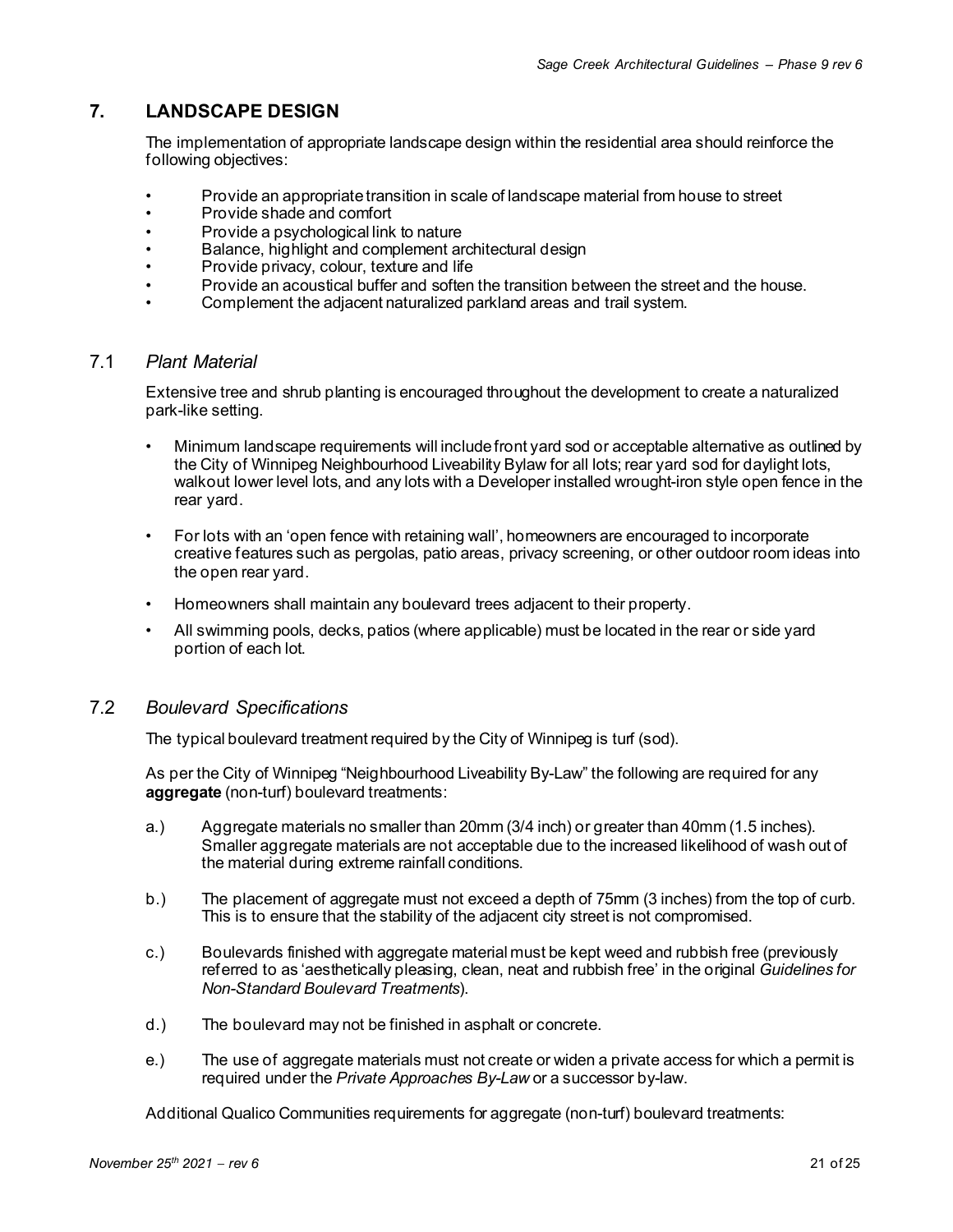- f.) Aggregates such as river rock and other decorative stone materials that fall within the acceptable size requirements are required. Driveway base aggregate and other finely crushed gravel is not acceptable.
- g.) Aggregate filled boulevards and immediately adjacent turf (sod) areas must be separated by a hard edge (e.g. plastic lawn edging).
- h.) Lane lots, rear boulevard require the same stone/sod treatment as do the front garage lots.

Other non-standard vegetative boulevard treatments **will require a permit from the City of Winnipeg**. Please see the website below for more information:

http://www.winnipeg.ca/publicworks/Boulevards/boulevard.asp Please note: Any boulevard treatments that do not meet the City of Winnipeg requirements will be replaced with turf (sod) by the City of Winnipeg at the homeowner's expense.

### *7.3 Special Requirements for Lots Adjacent to Wetlands*

The incorporation of native plant material along the edge of the wetland filters the water that flows into the wetland, and eventually into our lakes. In addition to improving water quality, wetlands can provide flood control, enhance wildlife habitat, and provide educational and recreational opportunities. Naturalized landscaping provides many benefits to homeowners, including reduced maintenance, reduced reliance on herbicides and pesticides, and a more natural environment for all.

The Developer will install native plant materials within the rear 42ft (12.8 m) of each lot adjacent to the wetland (indicated as a *12.8m Vegetation Easement* on the marketing plan). Homeowners are required to ensure that the native plant materials installed within this area are maintained at all times, and agree that they will NOT:

- (a) Apply any fertilizer of any type to the soil, ground, ground cover, trees, shrubbery, underbrush or any type of plant life;
- (b) Trim, cut or remove any silt fencing, ground cover, trees, shrubs, underbrush or any species of plant life within the Easement Area, except as required for regular weed control and thatch removal in accordance with maintenance programs adopted by the City of Winnipeg.
- (c) Place any yard weeds or composting material, including but not limited to grass clippings, within the easement area;
- (d) Store any materials within the easement area;
- (e) Construct or place any building, work or other improvements within the easement area;
- (f) Do anything that will modify the shoreline or water depths of the easement area;
- (g) Excavate, drill or cause any damage or injury to the easement area.

In order to provide access to the shoreline, homeowners may create a path having an average width of no more than 8ft through the easement area to access the wetland. The path must be created by mechanical means only and not by the use of herbicides.

The Developer will install silt fencing or other means of erosion control that must be maintained by the homeowner until the native grass plantings have been established.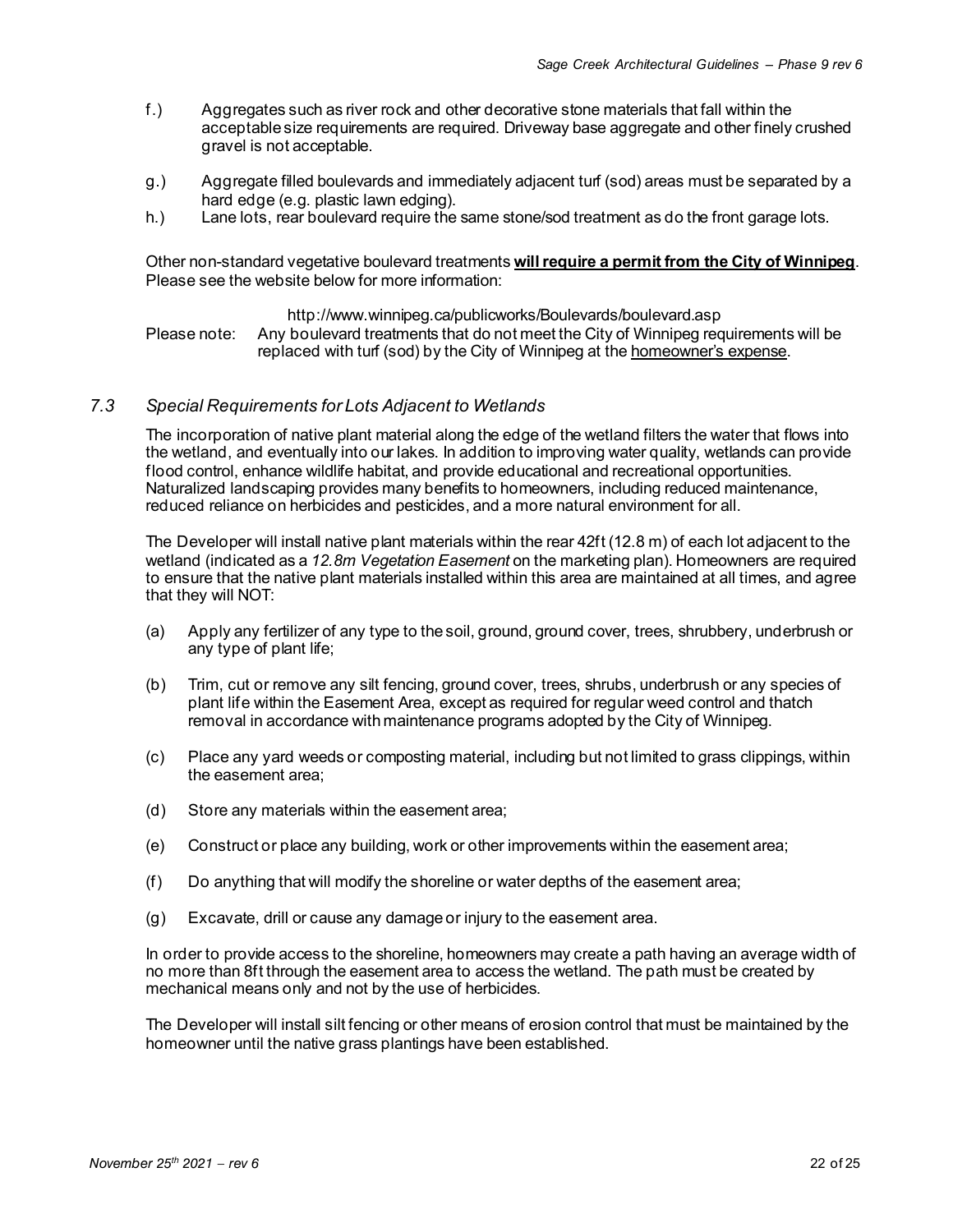# **8. RESTRICTIONS DURING CONSTRUCTION**

# 8.1 *Appearance during Construction*

All building sites are to be kept safe and orderly during construction. All garbage is to be stored out of sight or disposed of in garbage dumpsters or other acceptable enclosures. No garbage/trash burning is permitted at any time.

# 8.2 *Signage*

The builder/owner must obtain the Developer's full written approval and permission prior to installing any signs on or about the property for directional or promotional purposes.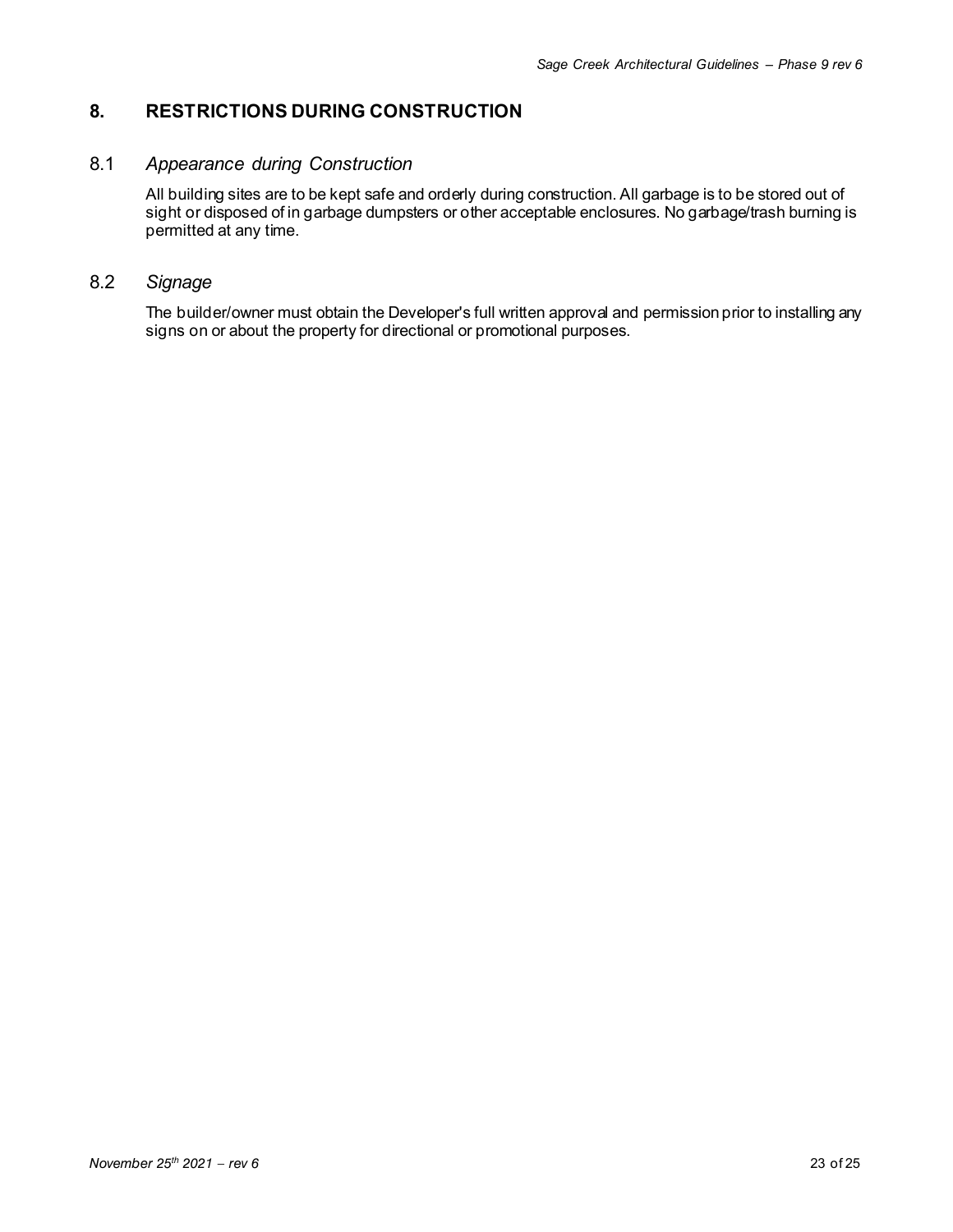# **9. PLAN APPROVAL PROCESS**

# *Plan Approval*

The preferred submission format is a single .pdf submission through the Lot Works website: <http://qualicowpg.lotworks.ca/projectman> with all drawings formatted to a scale of 1:200. The drawing set should include both the site plan and all four elevations in a single .pdf. The developer will venture to provide a response (not necessarily an approval) to submissions within one week of the submission.

The site plans shall show house location, house outline with dimensions, driveway location, any Developer fencing to be installed, grading information and any easements as shown in the marketing plans. It shall indicate the site with both civic and legal addresses.

As new designs are being developed, builders are urged to consult with the developer at the earliest conceptual stage. The developer reserves the right to refuse any plan which lacks attention to the design guidelines stated herein. The developer's decision on any approval matters will be final.

The Developer reserves the right to accept non-conforming plans where, in its discretion, the intent of the guidelines has been achieved and it will not detract from the quality within the development

Upon satisfactory approval, the architectural approval form will be signed by the Developer. Architectural approval must be obtained **prior** to City permit applications. If the City of Winnipeg requires a change in house sitting, re-orientation of house or any other changes in siting, the plans must be resubmitted for approval.

Full architectural approval **(including colours and materials selection**) is required prior to any site construction.